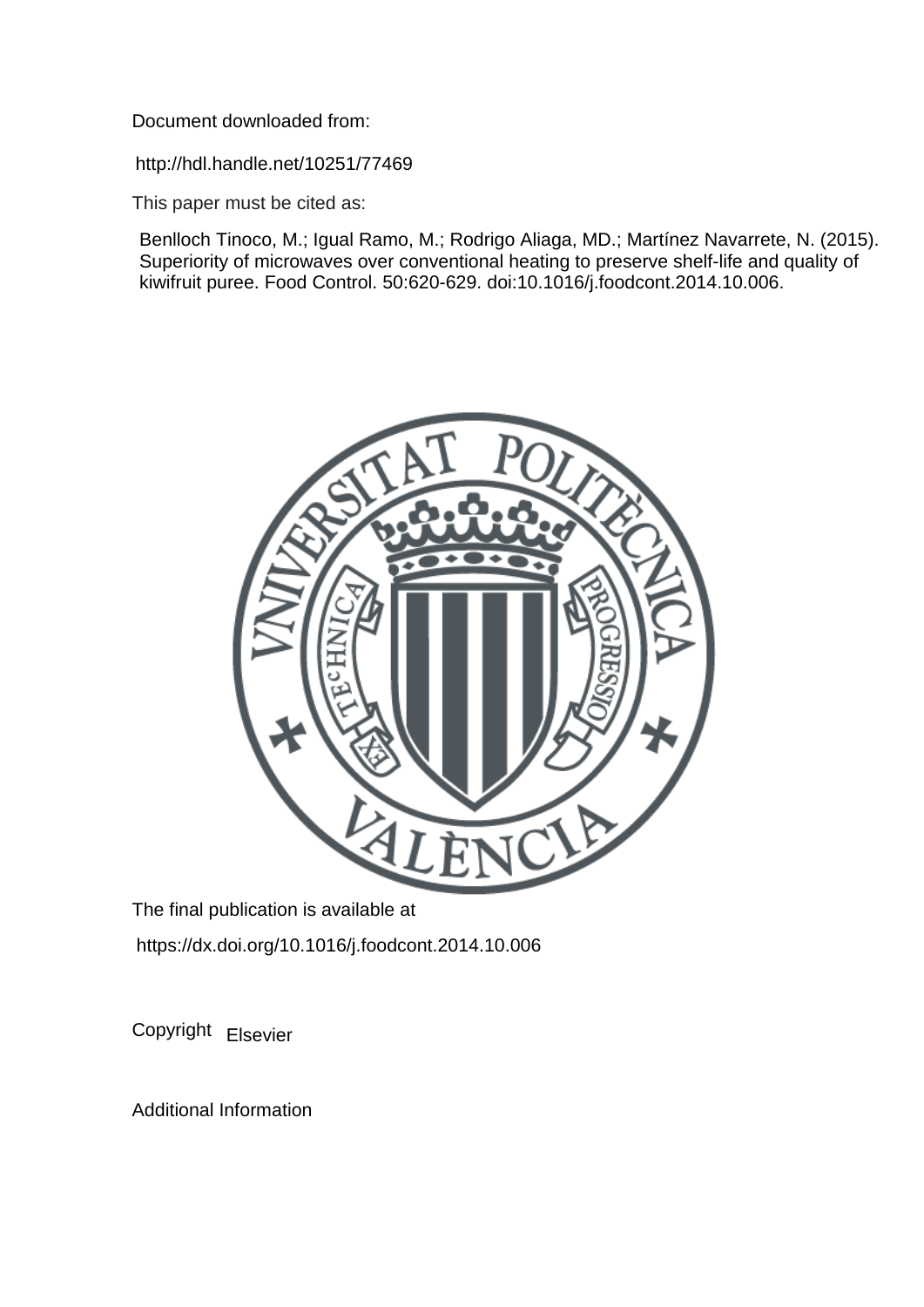# **SUPERIORITY OF MICROWAVES OVER CONVENTIONAL HEATING TO PRESERVE SHELF-LIFE AND QUALITY OF KIWIFRUIT PUREE**

- 4 María Benlloch-Tinoco<sup>1</sup>, Marta Igual<sup>1</sup>, Dolores Rodrigo<sup>2</sup>, Nuria Martínez-Navarrete<sup>1\*</sup>
- *1 Universitat Politècnica de València, Food Technology Department, Food Investigation*
- *and Innovation Group, Camino de Vera s/n, 46022 Valencia, Spain*
- *2 Instituto de Agroquímica y Tecnología de Alimentos (IATA-CSIC), Avda. Agustín*
- *Escardino 7, 46980 Paterna, Valencia, Spain*
- *\* Corresponding author. Tel.: +34 96 387 73 65x73655; fax: +34 96 387 73 69. E-mail*
- *address: nmartin@tal.upv.es (N. Martínez-Navarrete).*
- 

 **Abstract:** The effect of both microwave (1000 W-340 s) and conventional heating  $(97 \degree C - 30 \degree s)$  on the quality and shelf-life of kiwifruit puree was investigated. The growth of microorganisms and the evolution of enzyme activity, colour, pH, bioactive 16 compounds and antioxidant activity in the product during storage at 4, 10 and 22  $\degree$ C 17 were checked. The storage temperature had a significant  $(p<0.05)$  impact on both the shelf-life and the nutritional and functional value of the samples: the higher the 19 temperature, the significantly  $(p<0.05)$  faster the rate of both the sample spoilage and the loss of the bioactive compounds. On the other hand, thermal processing significantly (p $<0.05$ ) reduced the growth of microorganisms and the degradation rate of some bioactive compounds in a 12-59%, as well as leading to enzyme and colour 23 stabilization. A longer shelf-life (123 days at  $4^{\circ}$ C) and a superior preservation of colour  $24 \left( \Delta E_{\text{SE}} = 6.54 \right)$  and bioactive compounds (57-67%) were obtained when microwave heating was the technology selected to process the kiwifruit puree. Microwave heating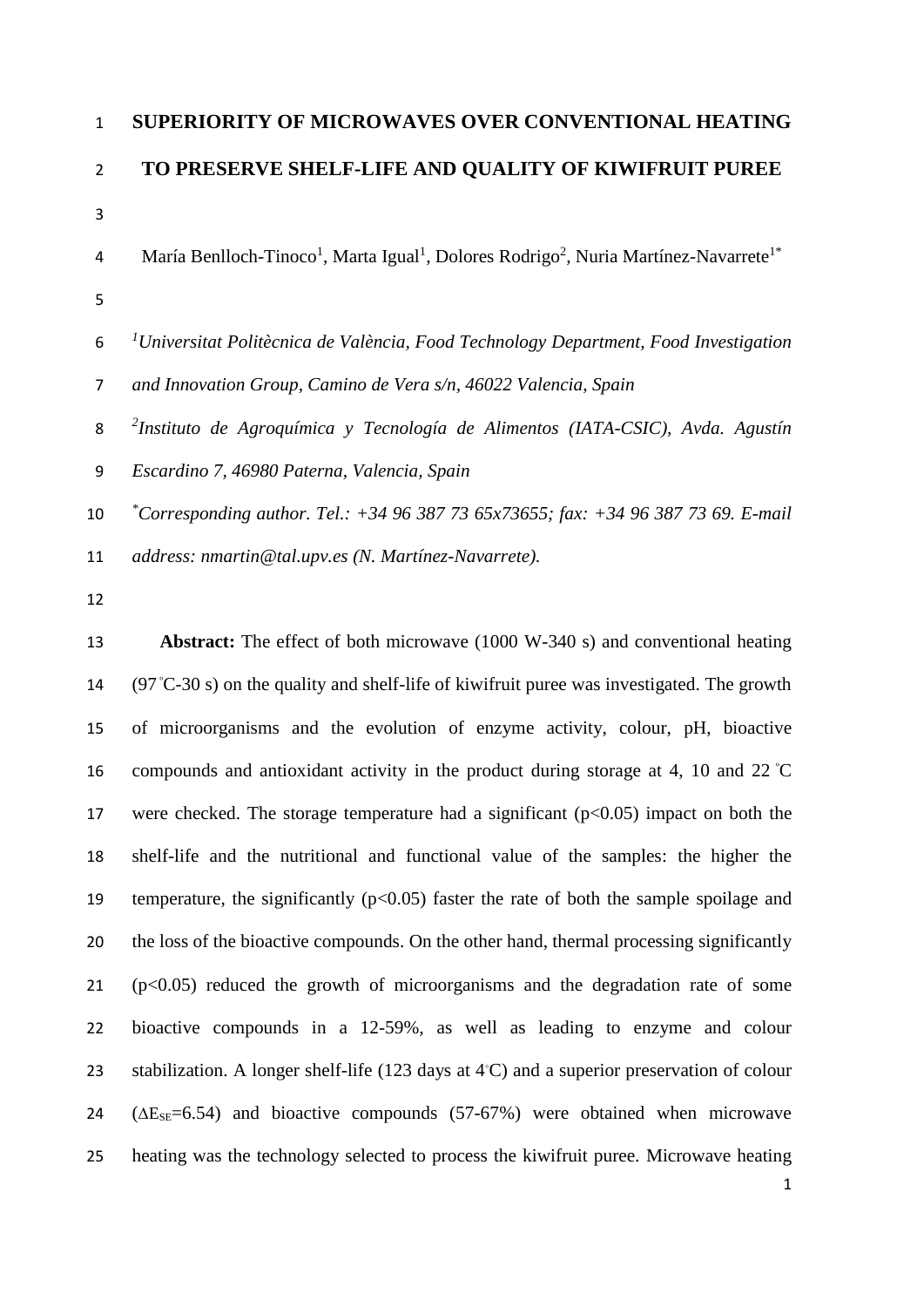was considered a suitable means of preserving kiwifruit puree that might be successfully employed as an innovation tool with which to help safe, high-quality and minimally processed kiwifruit based-products reach the market.

 **Keywords:** microorganism spoilage, *Listeria monocytogenes*, enzymes, bioactive compounds, antioxidant activity, colour.

#### **1. INTRODUCTION**

 A wide variety of minimally processed fruit-based products, such as fresh-cut fruits, fresh-squeezed fruit juices, fruit juice and milk mixture beverages, fruit purees and smoothies, are being marketed in response to the recent increase in demand for convenient, easy-to-preserve, health-promoting foods (Elez-Martínez, Soliva-Fortuny, & Martín-Belloso, 2006). Nevertheless, many fruits which are both appreciated for their sensory and nutritional value and possess a great potential for industrial exploitation, e.g. kiwifruit, still seem to be mostly limited to the fresh market outlet, ignoring their surplus production (Barboni, Cannac, & Chiaramonti, 2010).

 Microwave heating has been reported to provide superior quality fruit-based products with an extended shelf-life, representing a good alternative to conventional preservation processes (Landl, Abadias, Sárraga, Viñás, & Picouet, 2010). Given the particular way of heating which takes place during microwave processing (volumetric heating), this technology leads to higher penetrative power, faster heating rates, higher thermal efficiency and shorter processing times compared to conventional heating methods. All these facts seem to result in better organoleptic, nutritional and functional properties preservation, with a particular effect on colour (Huang, Sheng, Yang, & Hu, 2007; Vadivambal & Jayas 2007). Similarly to other novel technologies in the field of food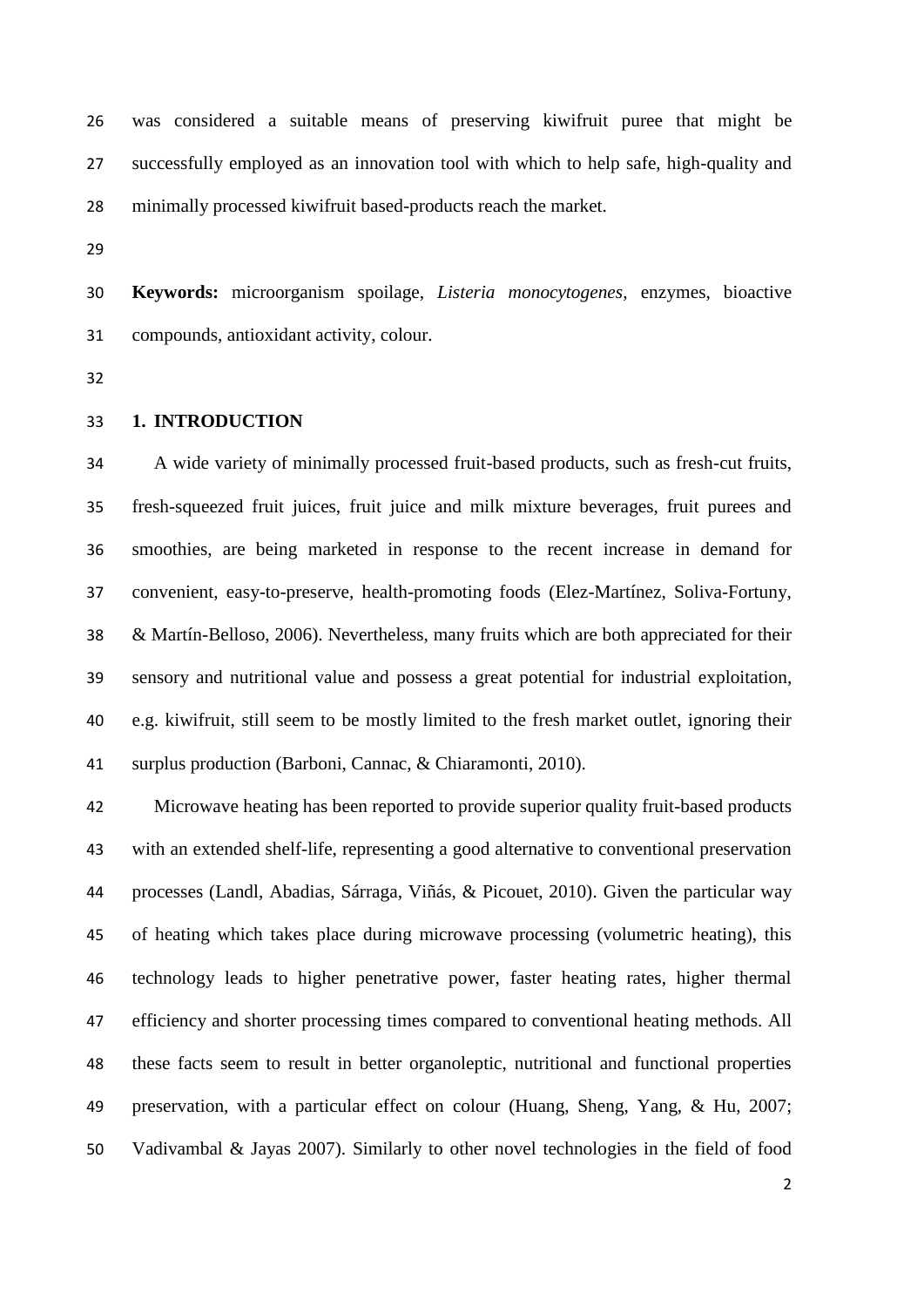innovation, microwaves might be a key factor either in the successful differentiation of products (Deliza, Rosenthal, Abadio, Silva, & Castillo, 2005) or in finding new uses for some fruits by helping to develop novel ways with which to process them. To this end, many comparative studies of the effect of microwave and conventional heating on various quality aspects of fruits have been conducted (Barrett & Lloyd 2012), pointing out the advantages of microwave heating (Huang et al., 2007). However, it should be taken into consideration that despite published data on the effect of microwaves on safety and quality being available for different food systems, to date, little seems to be known of the impact of microwaves on the shelf-life and post-processing quality loss of fruit products. The marketing of these products frequently implies a storage step, which might also relevantly contribute to their final quality. For this reason, the evolution of their properties and the growth of microorganisms during shelf-life is an important issue to study (Rodrigo et al., 2003).

 A few studies have focused on the evaluation of the shelf-life of microwaved foods of animal origin. Of theese (i) Aziz, Mahrous, and Youssef (2002) studied the impact of 66 microwave and gamma-ray processing on the shelf-life of beef when stored at  $5^\circ$ C, (ii) Göksoy, James, and Corry (2000) assessed the effect of short-time microwave energy exposures on several pathogens inoculated in chicken and the shelf-life of the product, (iii) Hebbar, Nandini, Lakshmi, and Subpramanian (2003) studied the shelf-life of microwaved and infrared-heated honey and its quality during storage and (iv) Paterson, Cranston, and Loh (1995) investigated how microwave processing helped to extend the shelf-life of beef under cold storage.

 Despite the existence of one article dealing with microbial, enzymatic, physical and nutritional issues during the short storage (14 days) of an apple-based product subjected to minimal microwave processing (Picouet, Landl, Abadias, Castellari, & Viñas, 2009)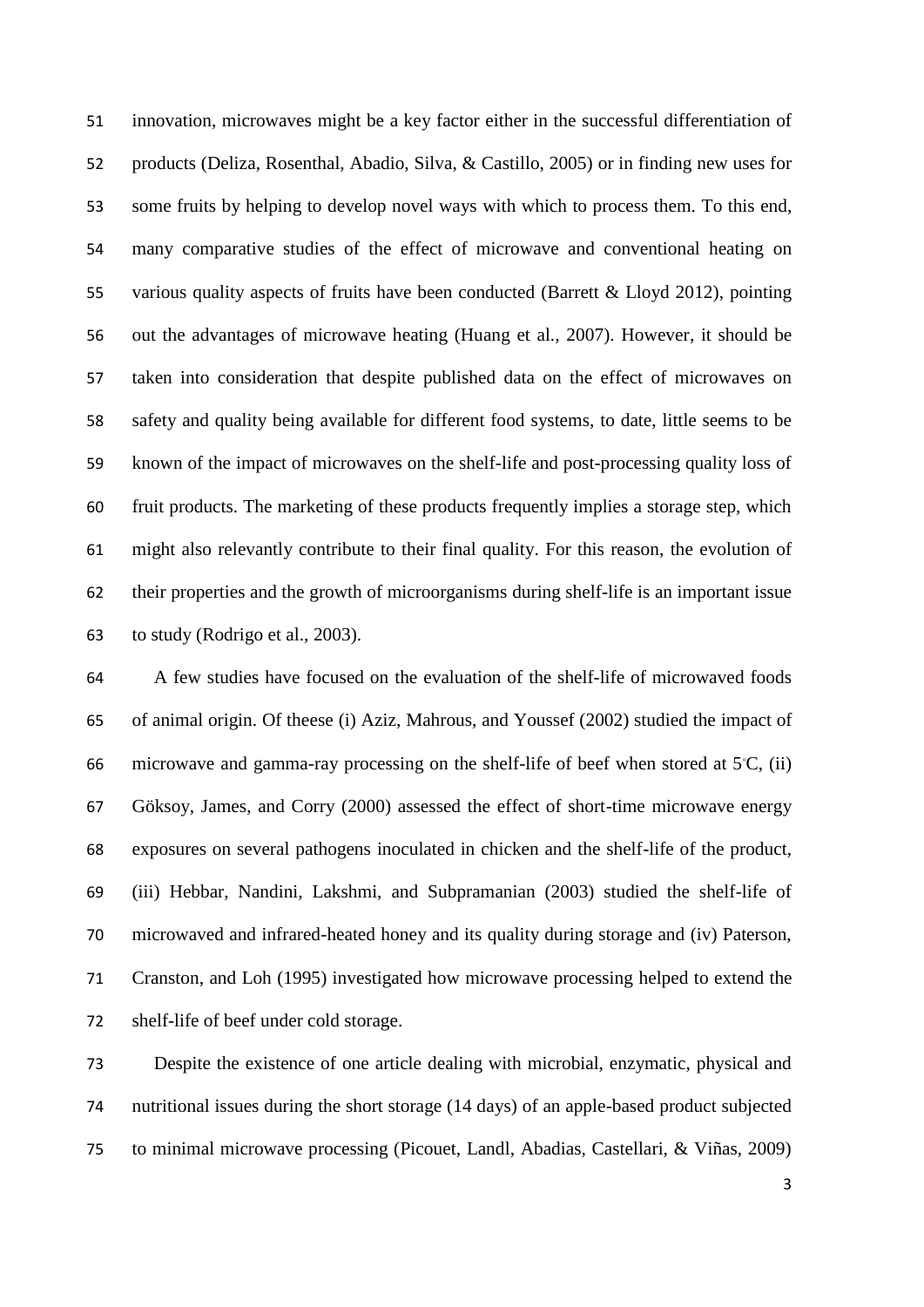and several studies evaluating the evolution of physicochemical, nutritional and functional properties during the storage of both microwaved and conventionally-heated grapefruit (Igual, García-Martínez, Camacho, & Martínez-Navarrete, 2010, 2011 and 2013), no published study has been found comparing the effect of an alternative microwave process with that of conventional heat pasteurisation on the shelf-life and quality of a fruit-based product.

 The aim of this study was to investigate the influence of microwave and conventional 83 thermal pasteurization processes and storage at various temperatures (22, 10 and  $4^{\circ}$ C) on the pH, colour, enzyme activity, bioactive compounds and antioxidant activity of kiwifruit puree, as well as to determine the shelf-life of the product based on its 86 microbial stability at  $4^{\circ}$ C.

- 
- **2. MATERIAL AND METHODS**

### **2.1. Sample preparation**

 Kiwifruit (*Actinida deliciosa* var. Hayward) produced in Italy was purchased from a local supermarket. Fruit pieces selected on the basis of a similar soluble solid content 92 (13-16°Brix) and apparent fruit quality were peeled, washed with distilled water, cut into slices and triturated with a Thermomix (TM 21, Vorwerk, Spain), using the fourth power level for one minute. The obtained puree was preserved in ice-water until further usage.

**2.2. Treatments** 

 Processing conditions were chosen based on preliminary experiments to simulate equivalent pasteurization treatments in terms of the degree of enzyme and microbial inactivation they achieved (Benlloch-Tinoco, Igual, Rodrigo, & Martínez-Navarrete,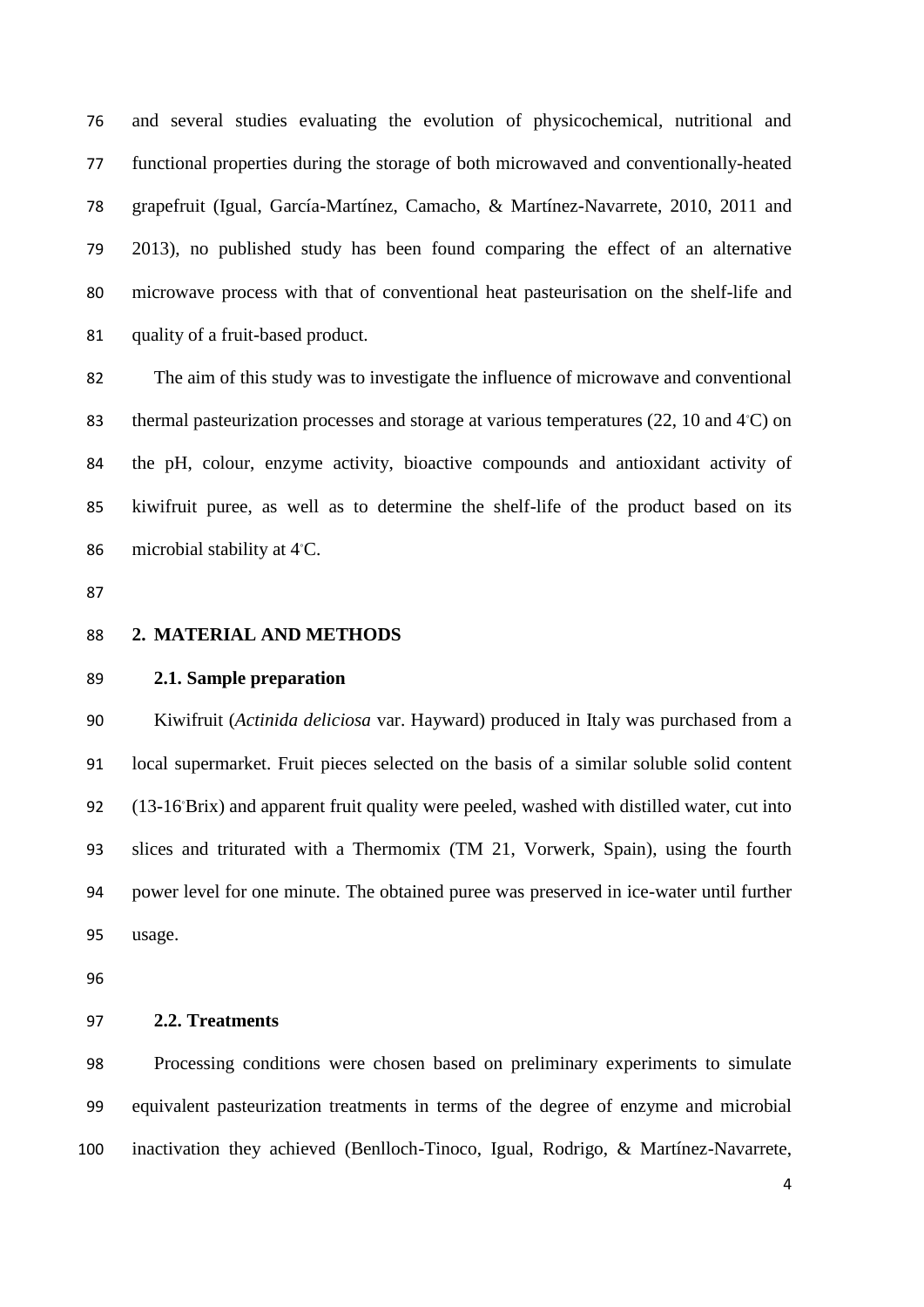2013; Benlloch-Tinoco, Pina-Pérez, Martínez-Navarrete, & Rodrigo, 2014). Requirements for pasteurization of fruit juices or similar fruit-based products are: (i) at least 5 log<sup>10</sup> cycle inactivation of the most relevant pathogen microorganism (FDA, 2004) and (ii) no less than 90% of enzyme inactivation (Gonçalves, Pinheiro, Abreu, Brandao, & Silva, 2010). In a previous study (data not shown), several power-time combinations for microwave heating (200-1000 W and 60-340 s) and temperature-time 107 combinations for conventional heating  $(90-97 \text{ °C}$  and 30-60 s) were assayed. Those reaching the required level of peroxidase (POD) inactivation and *Listeria monocytogenes* reduction but causing the minimum nutritional and functional value deterioration were selected to carry out the present work (described below).

#### *2.2.1.Microwave treatment*

 A microwave oven (3038GC, NORM, China), provided with a glass turntable plate, was used to treat the kiwifruit puree. A sample of 500 g was tempered to an initial 115 temperature of 25℃ and then heated in the microwave oven in a standard size glass beaker (9 cm inner diameter and 12 cm length) (BKL3-1K0-006O, Labbox, Spain) at 1000W for 340s. The temperature of the sample in the coldest and hottest spots, previously identified (data not shown), was continuously recorded by means of a fibre- optic probe (CR/JP/11/11671, Optcom, Germany) which was connected to a temperature datalogger (FOTEMP1-OEM, Optcom). The treated samples were 121 immediately cooled in ice-water until the puree reached  $35^{\circ}$ C.

# 2.2.2.*Conventional thermal treatment*

124 The conventional thermal treatment consisted of heating the sample to 97°C for 30 s in a circulating thermostatic water bath (Precisterm, Selecta, Spain). After the kiwifruit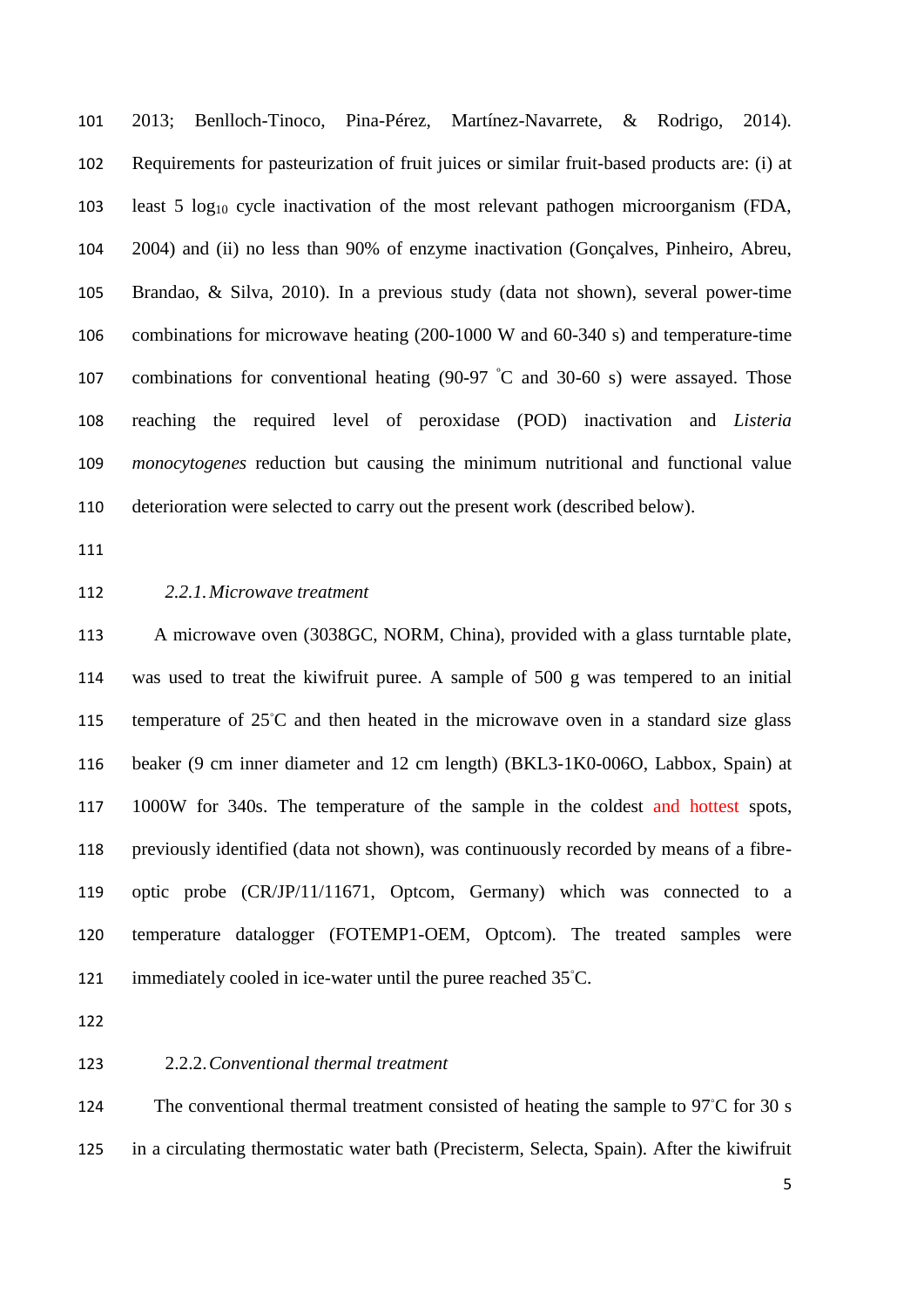was triturated, 20 g of puree was placed in TDT stainless steel tubes (1.3 cm inner diameter and 15 cm length) and closed with a screw stopper. A thermocouple, connected to a datalogger, was inserted through the sealed screw top in order to record the time temperature history of the sample during the treatment. Prior to this heating 130 step, the samples were preheated to 25℃ to shorten and standardize the come-up time (150 s). The treated samples were immediately cooled in ice-water until the puree 132 reached  $35^{\circ}$ C.

# **2.3. Storage study**

 Both the heat-treated and the non-treated kiwifruit purees were packaged in clean, sterile plastic tubes (1.7 cm inner diameter and 11.8 cm length) (ref. 525-0153, VWR, 137 Spain) and then stored in darkness at 4, 10 and 22℃ for a maximum of 188, 58 and 23 138 days, respectively. The purpose of storage at 10 and 22℃ was to observe the changes that may take place in the samples in the case of a partial, or total, rupture of the cold chain, respectively, during the shelf-life of the product.

**2.4. Analytical determinations**

 The treated samples, as well as a non-treated sample used as control, were analysed as described below. Measurements were performed in triplicate at time 0 and at regular 145 time intervals for each storage temperature tested.

*2.4.1. Chemicals and standards*

 Unless otherwise stated, all chemicals employed were from Sigma-Aldrich (Germany) and they were of analytical quality or superior.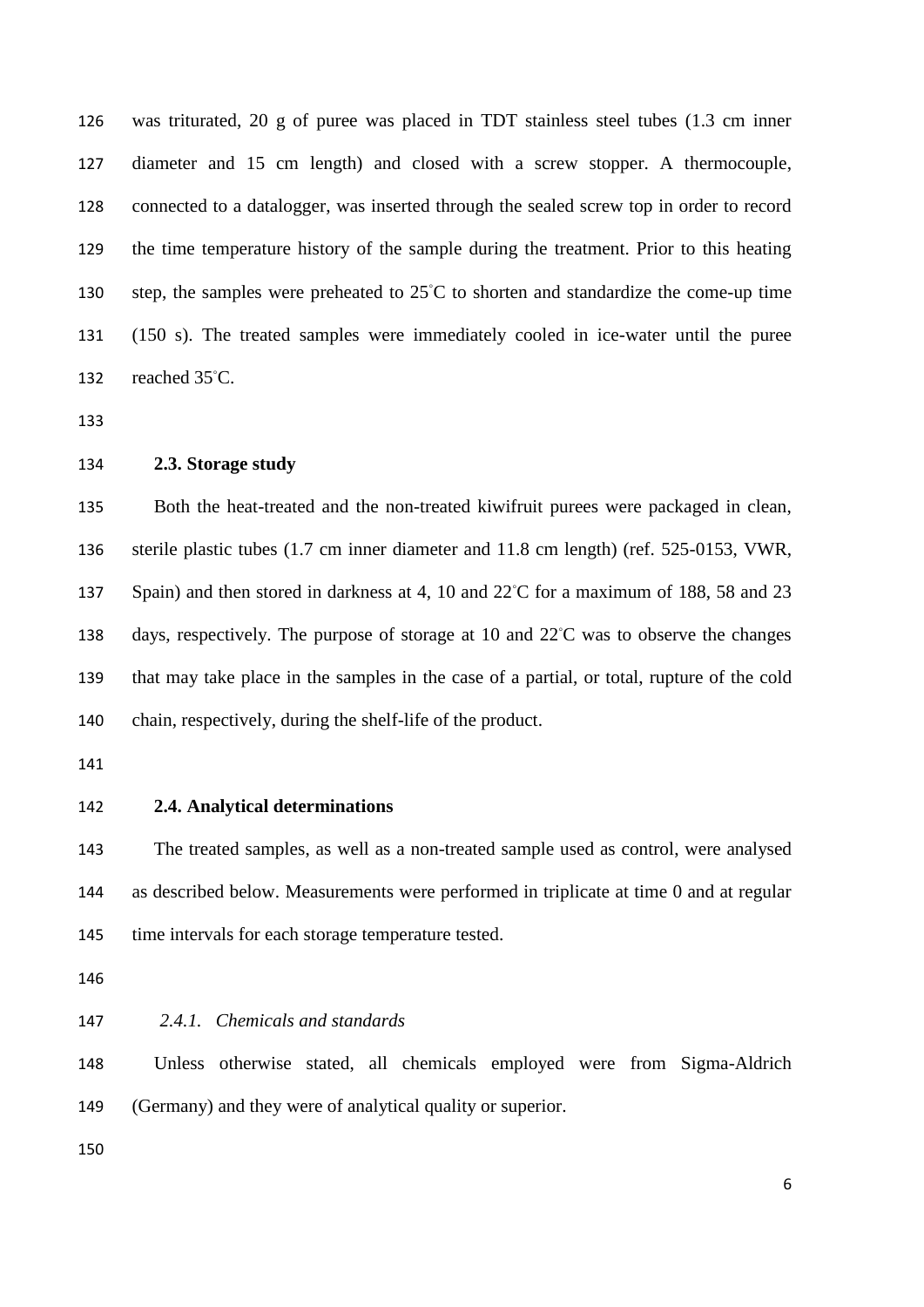#### *2.4.2. Colour, pH, enzyme activity and antioxidant activity*

 Colour of kiwifruit puree samples was measured using a Minolta CM 3600D spectrocolorimeter (Konica Minolta Sensing, Inc., Japan). The colour coordinates were obtained and results were expressed according to CIE L\*a\*b\* uniform colour space 155 ( $10^{\circ}$  observer and D65 illuminant), where: the L<sup>\*</sup> value is a measure of lightness (from 0 to 100); a\* is a measure of chromaticity on a green (−) to red (+) axis and b\* of chromaticity on a blue (−) to yellow (+) axis. Colour differences caused by treatment 158 and storage effects ( $\Delta E_{\text{TE}}$  and  $\Delta E_{\text{SE}}$ , respectively) were calculated (see Table 1). To obtain ∆ETE, the colour of microwave and conventionally treated samples were 160 compared with that of the non-treated sample, while for  $\Delta E_{SE}$ , the colour of the treated or untreated samples at the end of their shelf-life was compared with that of the newly- processed samples. To determine the pH, a digital pH-meter Basic 2 was used (Crison, Spain). Peroxidase (POD) and polyphenoloxidase (PPO) activity were determined 164 spectrophotometrically and the DPPH' radical scavenging capacity of kiwifruit extracts was measured to determine antioxidant activity (AOA) of the samples. More details about these methodologies appear in Benlloch-Tinoco, Varela, Salvador, and Martínez-Navarrete (2012) and Benlloch-Tinoco et al. (2013).

# *2.4.3. Bioactive compounds*

 The vitamin C (Vit. C) and total phenol (TP) content was measured as previously described by Igual, García-Martínez, Camacho, and Martínez-Navarrete (2010). Briefly, ascorbic acid and total vitamin C (ascorbic acid + dehydroascorbic acid) were determined by HPLC (Jasco, Italy). The procedure employed to determine total vitamin C was the reduction of dehydroascorbic acid to ascorbic acid, using DL-dithiothreitol as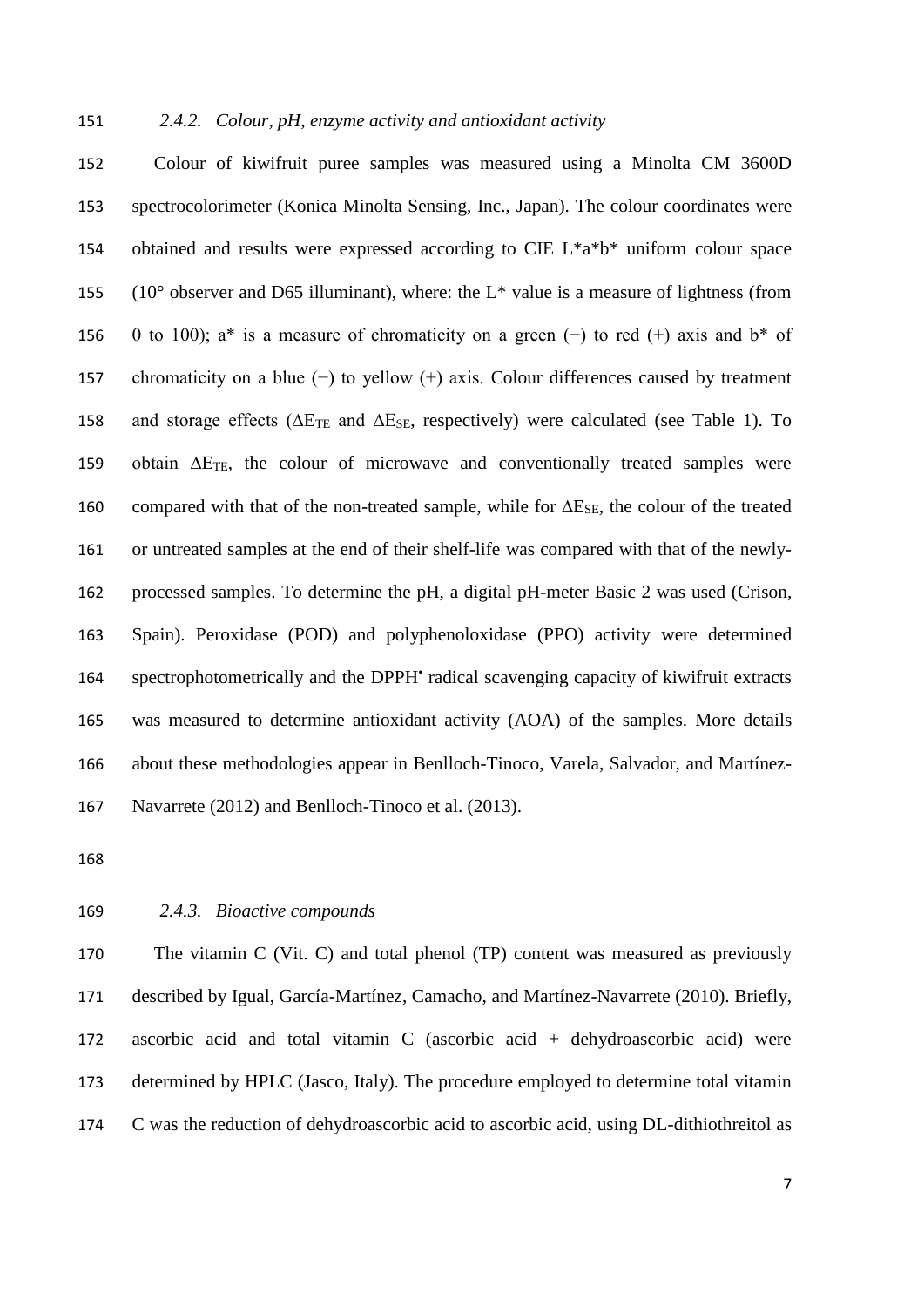the reductant reagent. Total phenols were quantified by using the Folin–Ciocalteu method.

 Total flavonoids (TF) were measured spectrophotometrically, following the method described by Djeridane, Yousfi, Nadjemi, Boutassouna, Stocker, and Vidal (2006), based on the formation of a flavonoid-aluminium complex. The extraction of TF consisted of homogenising 35 g of the sample (T25 Janke and Kunkel turrax) for 5 min with 40 ml of methanol, 10 ml of chlorhydric acid and sodium fluoride to inactivate polyphenoloxidases and to prevent phenolic degradation. The homogenate was centrifuged (11,872 *xg*, 10 min, 4 ºC) (P-Selecta Medifrigar BL-S, Spain) to obtain the supernatant. For total flavonoid quantification, 1 mL of the extract was mixed with 1 185 mL of 20g/L AlCl<sub>3</sub> methanolic solution. After incubation at room temperature for 30 min in darkness, the absorbance of the reaction mixture was measured at 430 nm using a UV-visible spectrophotometer (Thermo Electron Corporation, USA). The TF content was expressed as mg of rutin equivalents (RE) per 100g of sample, using a standard curve range of 0-0.05 mg of rutin/mL.

#### *2.4.4. Microbiological analysis*

 The survival of *L. monocytogenes* was evaluated as described by Benlloch-Tinoco, et al. (2014) with some modifications. Briefly, the kiwifruit puree subjected to both microwave and conventional heat processing and the fresh kiwifruit puree used to assess the growth of *L. monocytogenes* in the sample at various temperatures were 196 previously inoculated with a mean value (and standard deviation) of  $1 \cdot 10^7$  (2 $\cdot 10^6$ ) and 197 2.8 $\cdot$  10<sup>2</sup> (1.5 $\cdot$ 10<sup>1</sup>) CFU/g, respectively. The total mesophilic bacteria (TMB) and yeast and mould (Y&M) counts were examined by diluting the uninoculated samples in 0.1% (w/v) sterile peptone water (Scharlab Chemie S.A., Spain) and enumerating the viable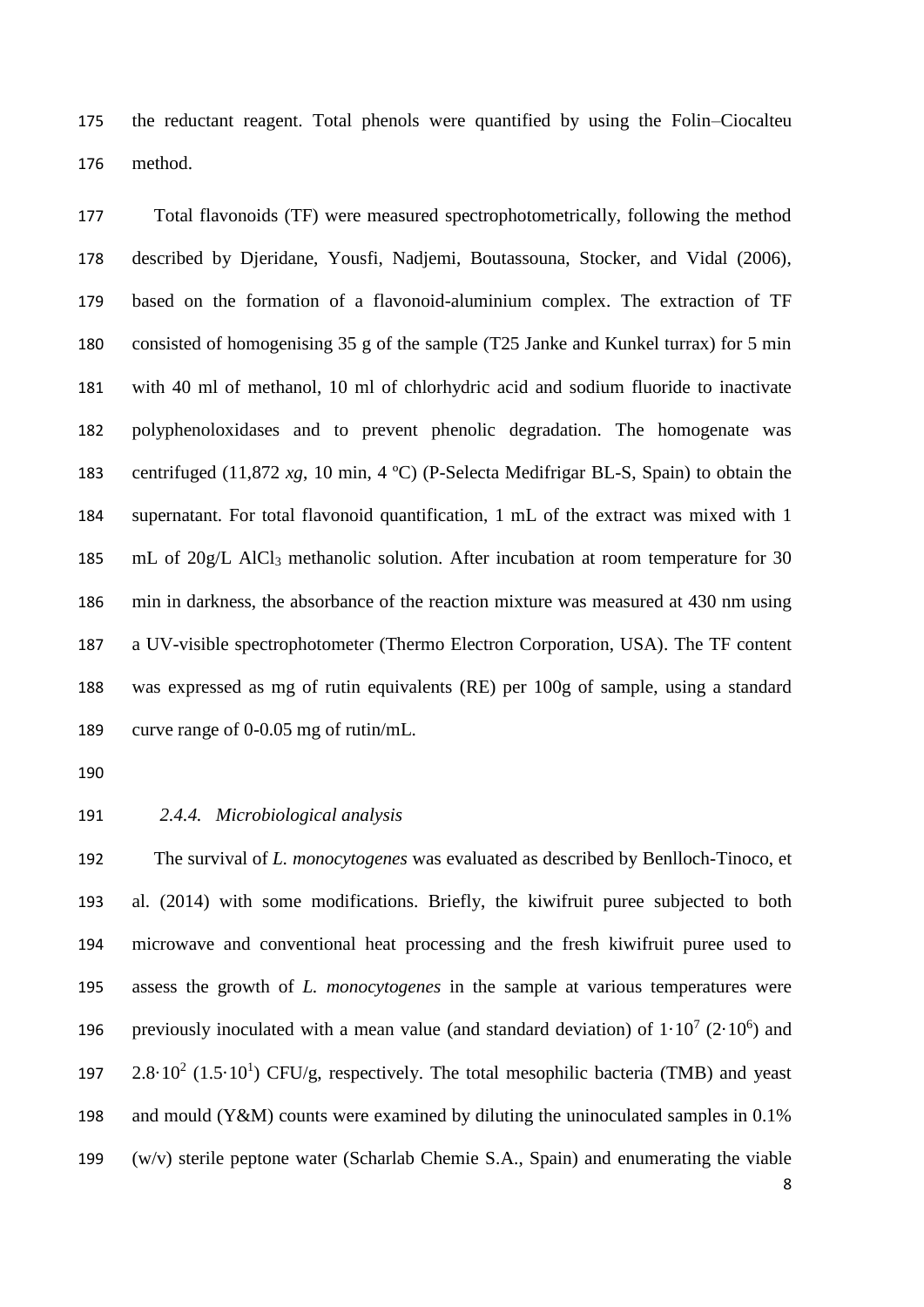cells in Plate Count Agar (PCA, Scharlab Chemie S.A.) and Potato Dextrose Agar (PDA, Scharlab Chemie S.A.) acidified with tartaric acid (10%), by adding 1mL of tartaric acid per 10mL of PDA, respectively. The selected dilutions were incubated at  $30^{\circ}$ C for 48 h in the case of TMB and at 25 $^{\circ}$ C for 5 days in that of Y&M.

- 
- 

# **2.5. Kinetic modelling degradation**

206 The results of  $L^*$ coordinate, Vit. C, TP and AOA obtained for kiwifruit puree were plotted vs. time for all temperatures studied to obtain the kinetic parameters explaining the colour changes and the degradative loss of bioactive compounds and AOA in the treated and untreated kiwifruit puree during storage. Reaction order was determined by fitting experimental data to second-order, first-order and zero-order models. Zero-order kinetic (Equation 1) resulted to be the one that best fitted experimental data. The same was observed by (Gonçalves, Abreu, Brandão, & Silva, 2011; Zheng & Lu, 2011). The 213 time for the concentration of a compound to fall to half its initial value (half-life,  $t_{1/2}$ ) was also determined (Equation 2).

$$
C = C_0 - k \cdot t \tag{1}
$$

216 
$$
t_{\frac{1}{2}} = \frac{C_0}{2k}
$$
 (2)

Where

- 218 C: concentration of the compound at  $t$  (mg $\cdot$  100g<sup>-1</sup>);
- 219  $C_0$ : concentration of each compound at time zero (mg·100g<sup>-1</sup>);

220 k: zero-order rate constant 
$$
(mg \cdot 100g^{-1} \cdot days^{-1})
$$
;

221 t: storage time (days);

222  $t_{1/2}$ : the half time of the compound (days).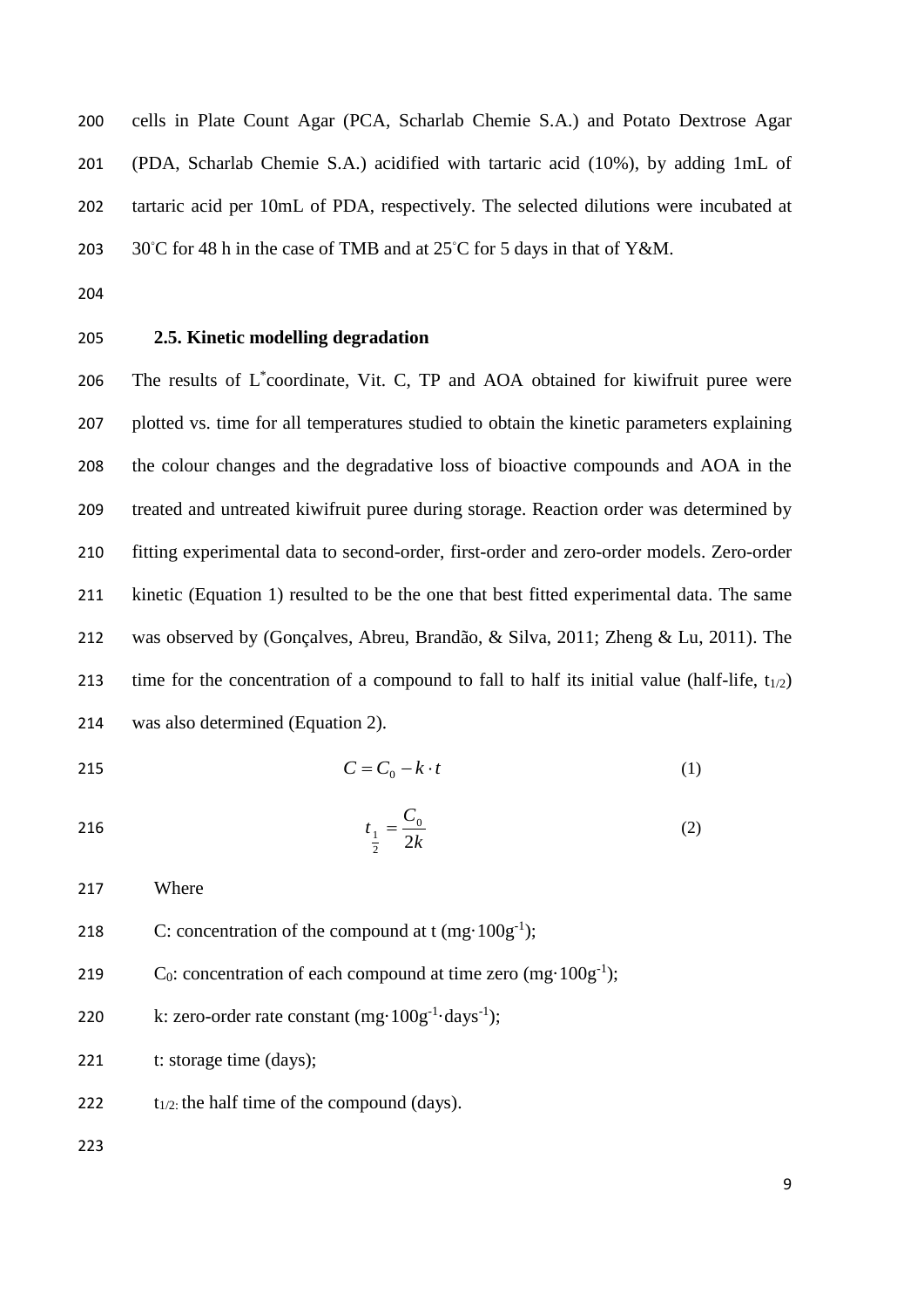224 On the other hand, the temperature dependence of the degradation of these attributes 225 was studied by employing the Arrhenius equation (Equation 3). In every case, the 226 goodness of fit between the experimental and predicted data was assessed by means of 227 the adjusted regression coefficient (adj- $R^2$ ) (Equation 4), considering that the higher the 228 adj- $R^2$  value, the better the fit.

$$
k = k_0 \cdot e^{\frac{-E_a}{RT}} \tag{3}
$$

230 Where

231 k: rate constant  $(days^{-1})$ ;

232  $k_0$ : the pre-exponential factor;

233 E<sub>a</sub>: activation energy ( $kJ \cdot mol^{-1}$ );

- 234 R: gas constant  $(8.314 \text{ J} \cdot \text{mol}^{-1} \cdot \text{K}^{-1})$ ;
- 235 T: absolute temperature (K)

236  
Adjusted - 
$$
R^2
$$
 = 
$$
\left[\frac{(m-1)(1-\frac{SSQ_{REGRESSION}}{SSQ_{TOTAL}})}{(m-j)}\right]
$$
(4)

237

238 Where

239 m: number of observations;

240 j: number of model parameters;

241 SSQ: sum of squares.

242

# 243 **2.6. Statistical analyses**

244 The assumptions of normality and equality of variance were tested by normality plots 245 and box-plots, respectively. Linear mixed models correlating each one of the attributes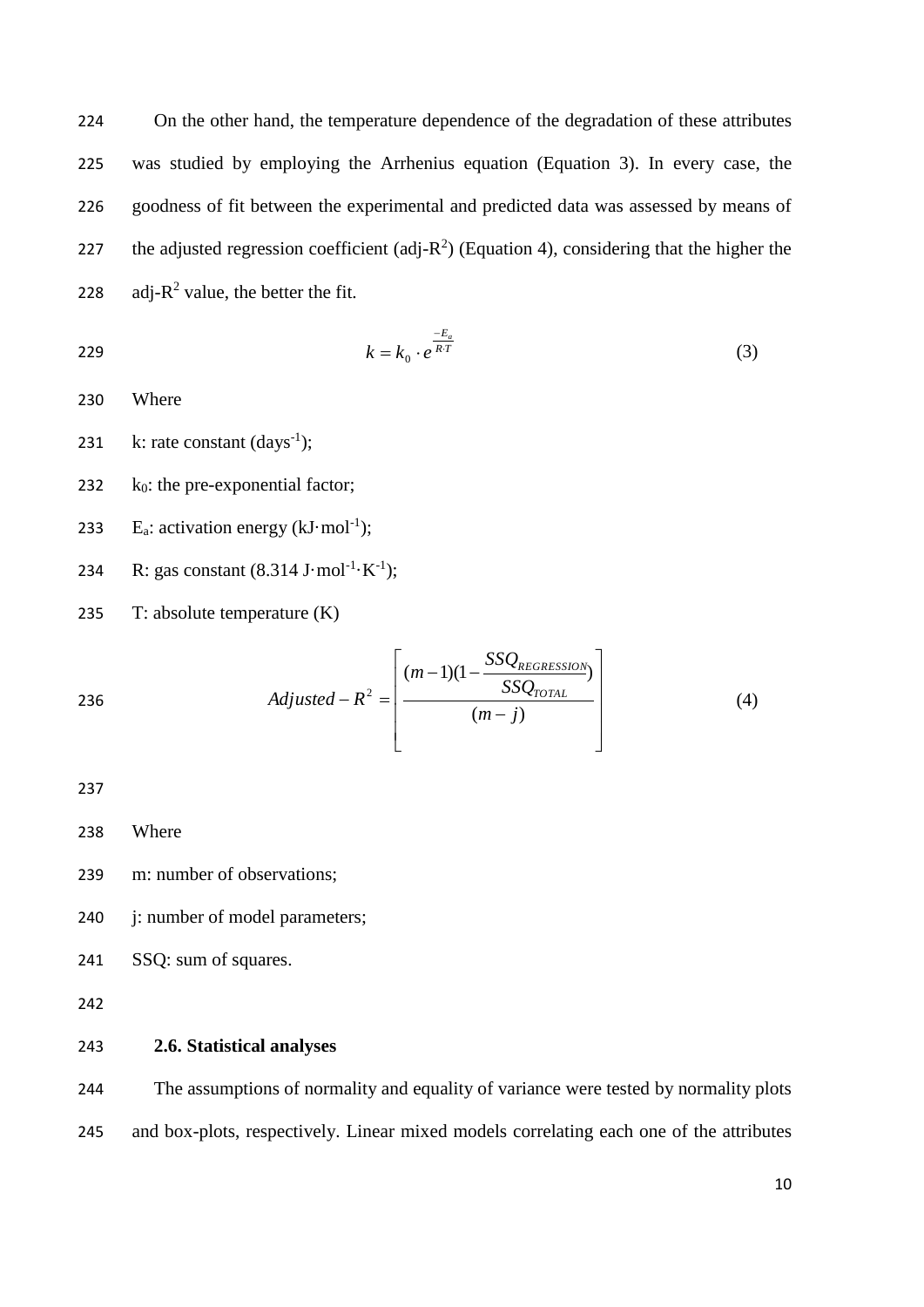evaluated in the present study with the type of sample (fresh, conventionally heated, microwaved), storage temperature and storage time were developed using the SPSS Statistics 19 software program (IBM SPSS, Inc., USA). A p-value of 0.05 (2-sided) was assumed to reflect statistically significant differences. Following significant Fisher-F tests, post-hoc tests (Bonferroni's) were conducted. Non-linear and linear regression analyses, based on the Levenberg–Marquardt estimation method, were carried out in order to estimate the kinetic parameters using the SPSS Statistics 19 software program (IBM SPSS). Furthermore, a correlation analysis was run between all the studied components with a 5% significance level.

- 
- 

# **3. RESULTS AND DISCUSSION**

# **3.1. Shelf-life determination based on microbial stability**

 In order to evaluate the impact of processing and storage on the microbial stability of kiwifruit puree, the survival of *L. monocytogenes*, taken as the pathogen of greatest concern in the product (Benlloch-Tinoco et al., 2014) was investigated (Figure 1). At the same time, TMB and Y&M flora were also followed in the fresh (F), microwaved (MW) and conventionally-heated (C) samples during storage at various temperatures 263 (22, 10 and 4℃) (Figures 2 and 3).

264 Microwave and conventional thermal treatments lead to a 5.8 (0.4) and 5.1 (0.3)  $log_{10}$ 265 cycle reduction in the count of *L. monocytogenes*, a 2.1  $(0.0)$  and 1.1  $(0.2)$  log<sub>10</sub> cycle 266 reduction in the count of TMB and a 2.10 (0.10) and 0.95 (0.13) log<sub>10</sub> cycle reduction in the count of Y&M, respectively. While both the microwave and conventional thermal treatments lead to equivalent *L. monocytogenes* inactivation (no significant differences), 269 the microwave process was significantly more effective at inactivating TMB and Y&M.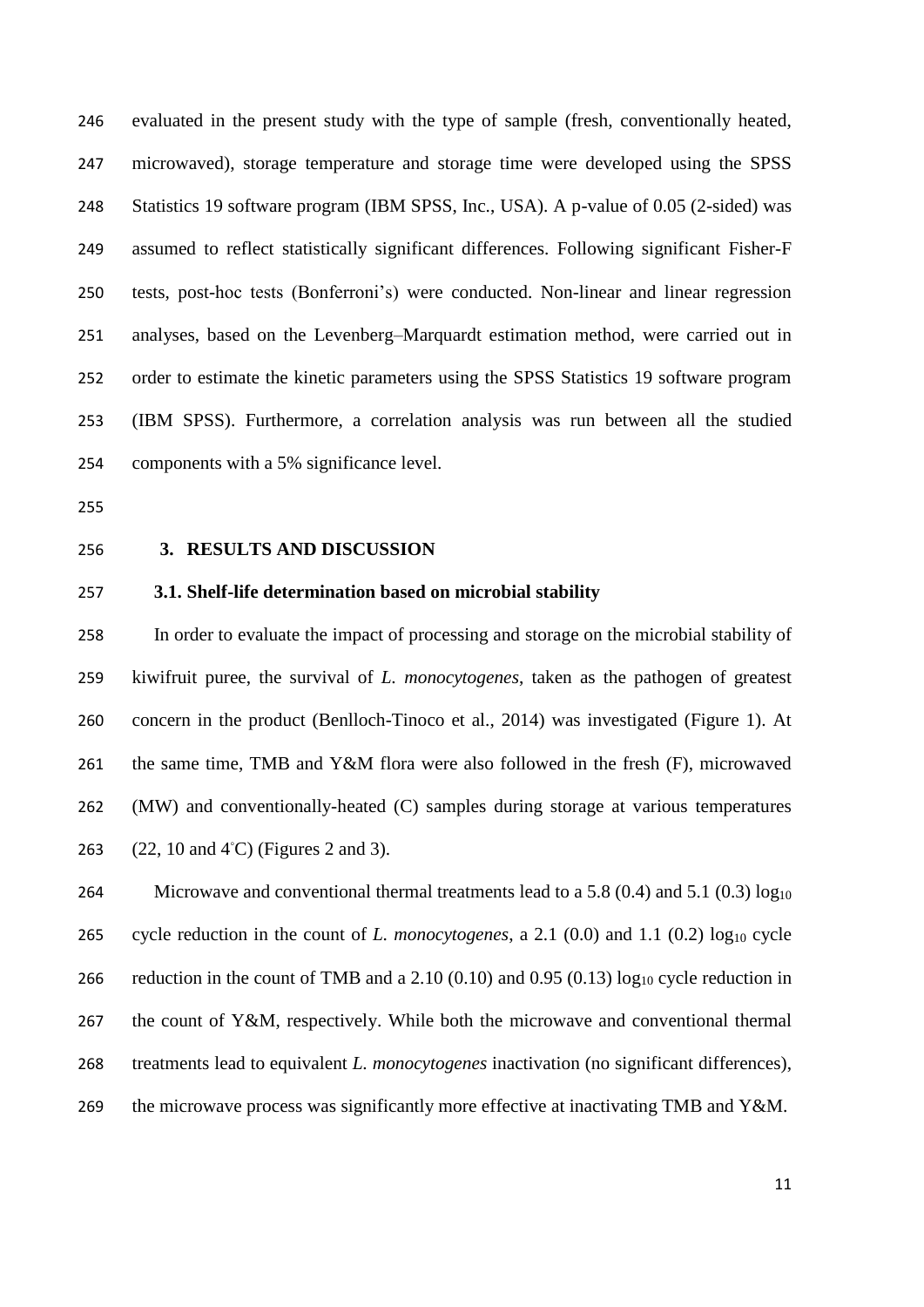After such a reduction in the bacterial counts brought about by processing, a growth of microorganisms was observed during storage. Linear mixed models were used to evaluate the effect of storage temperature, storage time and type of sample on their growth. Significant statistical differences were found in the counts of *L. monocytogenes*, TMB and Y&M due to all these factors and their interactions. As expected, the higher temperature led to a significantly faster growth of these microorganisms and the longer storage time to significantly higher counts (Figures 1, 2 and 3). Similarly, Rivas, Rodrigo, Martínez, Barbosa-Cánovas, and Rodrigo (2006) reported faster growth rates 278 of microorganisms in orange and carrot juice when stored at  $12^{\circ}$ C than at  $2^{\circ}$ C. On the other hand, F and MW samples showed by far the fastest and slowest growth rate of 280 microorganisms at any of the temperatures studied  $(22, 10, 4 \degree C)$ , respectively, while C sample exhibited intermediate behaviour. These differences between samples were 282 found to be more evident at  $22^{\circ}$ C and  $10^{\circ}$ C than at 4 $^{\circ}$ C. In this regard, while the untreated kiwifruit puree was rapidly spoiled by microorganisms reaching 3.2, 4.0 and 284 4.2 log<sub>10</sub> CFU/g for *L. monocytogenes*, TMB and Y&M after 74 days at 4℃, 285 respectively, the treated samples (MW, C) stored at  $4^{\circ}$ C kept microbial loads below 1  $log_{10} CFU/g$  for 74 days.

287 The shelf-life of treated samples was determined at  $4°C$ , taking into account the 288 acceptable limit established by EU legislation (*L. monocytogenes*  $\leq$  2.0 log<sub>10</sub> CFU/g and 289 TMB and  $Y \& M \leq 3.0 \log_{10} CFU/g$  (EU, 2005). On this basis, the shelf-life of C and 290 MW treated puree was found to be 81 and 123 days, respectively (Figures 1, 2 and 3). 291 These results are in the range of those published by other authors working on different 292 fruits subjected to conventional thermal processes. The shelf-life of heat-pasteurized 293 orange and carrot juice ( $98°C$  for 21s) stored at 2℃, thermally pasteurized pomegranate 294 (90℃ for 5 s) stored at 5℃ and conventionally heat-pasteurized orange juice (90℃ for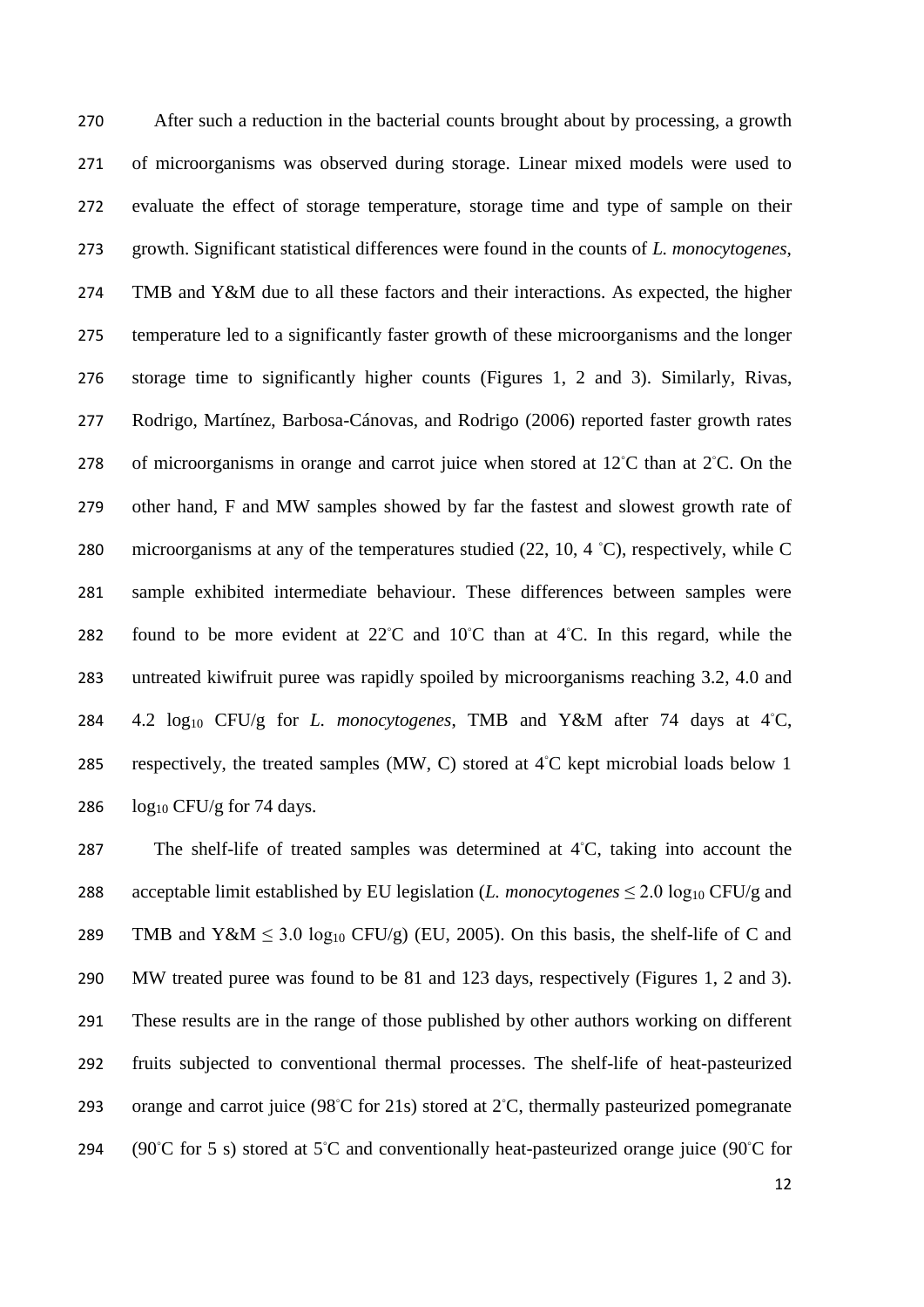295 50s) stored at 4℃ was found to be 70, 120 and 105 days, respectively (Leizerson  $&$  Shimoni, 2005; Rivas et al., 2006; Vegara, Martí, Mena, Saura, & Valero, 2013). On the other hand, Picouet et al., (2009) reported that an apple-puree preserved by gentle microwave heating (652W-35s) had a shelf-life of at least 14 days under refrigeration conditions.

 Bearing in mind the results obtained in the present study, microwave heating seems to provide greater microbial stability than conventional heat processing, allowing for a better preservation of kiwifruit puree. In a similar way, other authors have found a better microbiological shelf-life for various fruit-based products when preserved by novel technologies, such as pulsed electric fields, than when heat pasteurization is used (Sampedro, Geveke, Fan, Rodrigo, & Zhang, 2009; Walkling-Ribeiro et al., 2010). This superiority of microwaves can be supported taking into account the results of another study in which a further comparison between microwave and conventional heating processes was performed by means of Pasteurization Units (PU), which allow treatment severity to be quantified in terms of thermal load (Benlloch et al., 2014). Obtained PU (80ºC) were 0.53 (0.05) min at the coldest spot and 19 (2) min at the hottest spot for MW, and 19.27 (0.13) min for C sample. According to these data, kiwifruit puree was not subjected to a more severe treatment when was processed under microwave heating. In other words, superiority of microwaves cannot be explained by faster heating rates or greater temperature achieved. Like it has been reported by other authors, however, this superiority might indicate the possibility of some enhanced effects associated with microwaves (Banik, Bandyopadhyay, & Ganguly, 2003; Tajchakavit, Ramaswamy, & Fustier, 1998).

.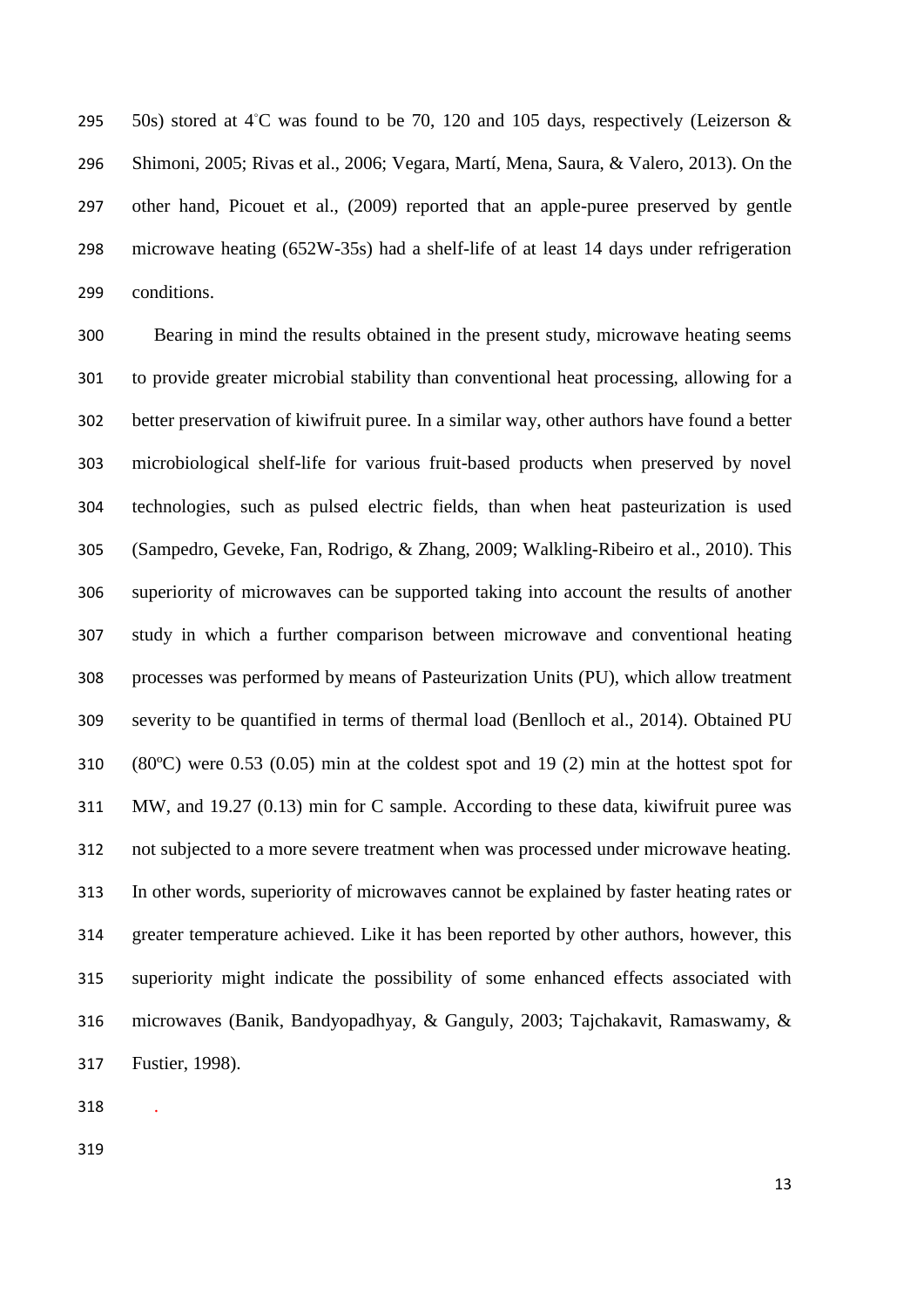# **3.2. Effect of process on enzyme activity. Stability during storage**

 The impact of processing and storage on kiwifruit puree enzymes was assessed by investigating the evolution of POD and PPO activity in F, MW and C samples during 323 storage at 22, 10 and  $4°C$  (Figures 4 and 5). The enzyme activity was significantly reduced by both microwave and conventional heat treatments. The mean value (and standard deviation) of inactivation caused by these processes was 96% (2) and 95.7% (1.1) of POD and 82% (2) and 43% (4) of PPO, respectively. Despite the fact that the reduction of POD activity under microwave and conventional heat treatments was found to be equivalent (no significant differences), the microwaved kiwifruit puree exhibited a significantly higher PPO inactivation.

 On the other hand, the effect of factors, such as temperature, time and type of sample, on the evolution of enzyme activity during storage was checked by using linear mixed models. The statistically significant differences observed in POD and PPO values were caused by the storage time, type of sample and their interactions. In general terms, F sample showed a significant drop in POD and PPO activity during storage, which may be attributed to a decrease of the substrates concentration available within the kiwifruit puree over time. Additionally, PPO is believed to be irreversibly inactivated during the oxidation of substrate to product due to a free radical-catalyzed fragmentation of one or more of the six histidine residues that bind the two coppers at the active site (Whitaker, Voragen, & Wong, 2003).

 On the contrary, treated samples (MW, C) exhibited a slighter variation of POD and PPO activity over time. On the one hand, the residual POD activity remained mostly 342 constant in treated purees at  $4^{\circ}C$ , there being no observed significant differences between MW and C samples (Figure 4). While the main fall of POD in F puree took 344 place after 44 days when stored at 4°C, varying from 8.6 (1.3) to 1.9 (0.2) Abs·min<sup>-1</sup>·g<sup>-1</sup>,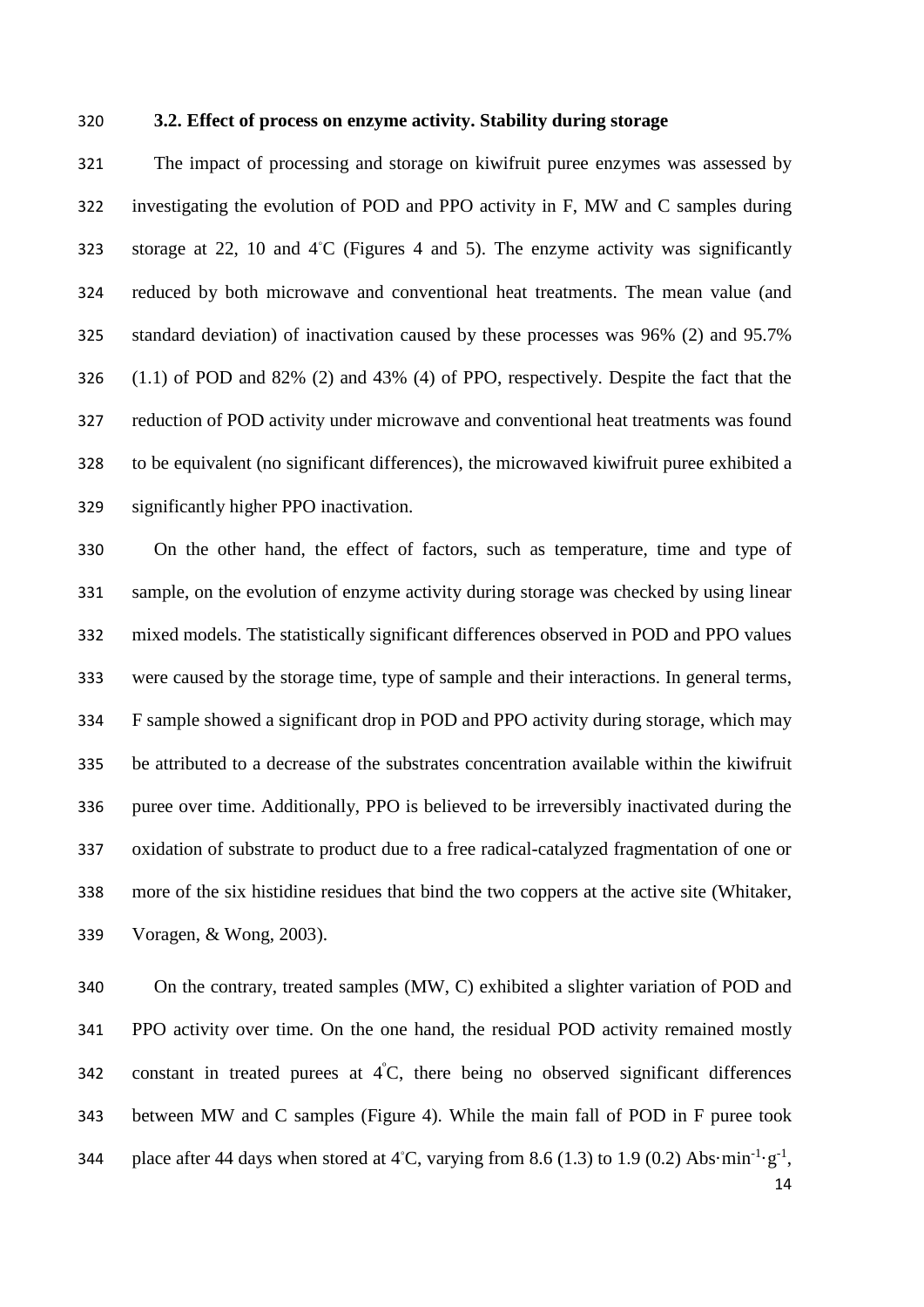345 C and MW samples stored at 4℃ maintained the POD activity below 1.5 Abs·min<sup>-1</sup>·g<sup>-1</sup> for all 144 and 182 days, respectively. On the other hand, although the treated samples exhibited lower residual PPO activity than F puree over time, PPO inactivation was shown to be reversible (Figure 5). Some reactivation of this enzyme in both the MW 349 and C samples stored for 74 days at 4°C was observed, PPO activity subsequently, remaining mainly constant. Other authors have reported enzymes, e.g. peroxidase, recovering their activity after heating treatments, especially in high-temperature-short-time processed fruit and vegetables (Thongsook & Barrett, 2005).

 From the results obtained, it can be seen that significantly lower residual activity and a markedly smaller variation of POD and PPO enzymes was found to take place during the storage of treated samples; this is especially true in the case of POD, one of the enzymes which most relevantly contributes to the deterioration in the colour and nutritive value of kiwifruit (Fang, Jiang, & Zhang, 2008), a fact that can be taken as an indicator of the stability provided by processing. In this respect, and taking into account the widely recognized detrimental effects of these enzymes, the microwave and conventional thermal treatments applied to pasteurized kiwifruit puree may be considered to make a meaningful contribution to the preservation of the product quality by minimizing the degradative effect of the enzyme during its shelf-life.

# **3.3. Effect of process on pH and colour. Stability during storage**

365 The changes in the pH and  $L^*$ ,  $a^*$ ,  $b^*$  colour coordinates of the kiwifruit puree brought about by processing and storage were studied. Table 1 summarises these values, together with the colour changes caused by treatment and storage effects, for treated samples, both those non-stored (storage 0 days) and those stored until the end of their shelf-life.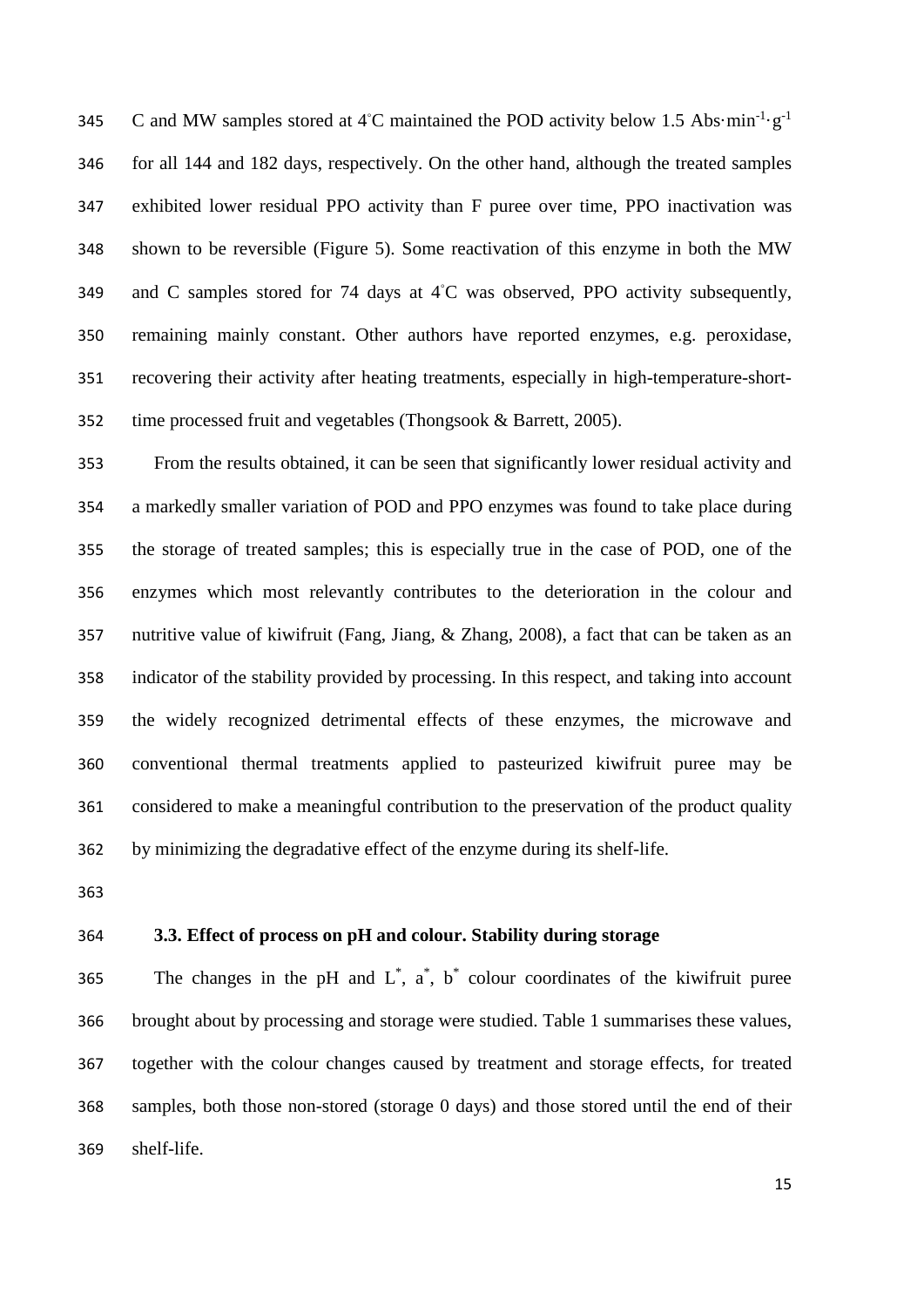From the statistical analysis, it can be stated that the pH of the kiwifruit puree was not significantly affected by processing, but it significantly decreased in all the samples during storage, irrespective of the temperature, probably due to a significant growth of the microbial flora (Figures 1, 2 and 3), fact also observed by Elez-Martínez et al. (2006).

 From Table 1 it can be seen that processing had a significant impact on the colour of the product, being the samples more luminous and changing to a less greenish hue after treatment. Greater colour changes were observed when the puree was conventionally heated than when microwaved. Similarly, Chandrasekaran, Ramaanathan, and Basak (2013) observed that microwaving preserves colours better than other conventional thermal techniques. The statistical analysis pointed out that the storage time, type of 381 sample and their interactions brought about significant statistical differences in  $L^*$  and 382 b<sup>\*</sup>. However, a<sup>\*</sup> and  $\Delta E_{SE}$  values were exclusively affected by the storage time and the 383 type of sample, respectively. In the F sample, L<sup>\*</sup> values decreased from 38.48 to 34.33 384 and  $a^*$  values increased from -5.18 to 1.12 for the first 44 days of storage at 4℃; 385 thereafter, both of them remained mostly constant. However,  $b^*$  values did not show a clear trend. The colour of the treated samples changed in a similar way during storage although to lesser extent than the F sample, leading to a lower degree of luminosity and a redder hue angle in every case. The potential degradative impact of POD and PPO enzymes on the colour of kiwifruit puree was investigated by means of a correlation statistical analysis (Pearson's correlation) in both the treated and untreated samples. A 391 significant correlation between L<sup>\*</sup> and POD ( $R^2 = -0.3244$ ) and PPO ( $R^2 = -0.3226$ ) was found, which indicated that a loss of luminosity over time might be attributable to the detrimental activity of POD and PPO enzymes. In this respect, colour stabilization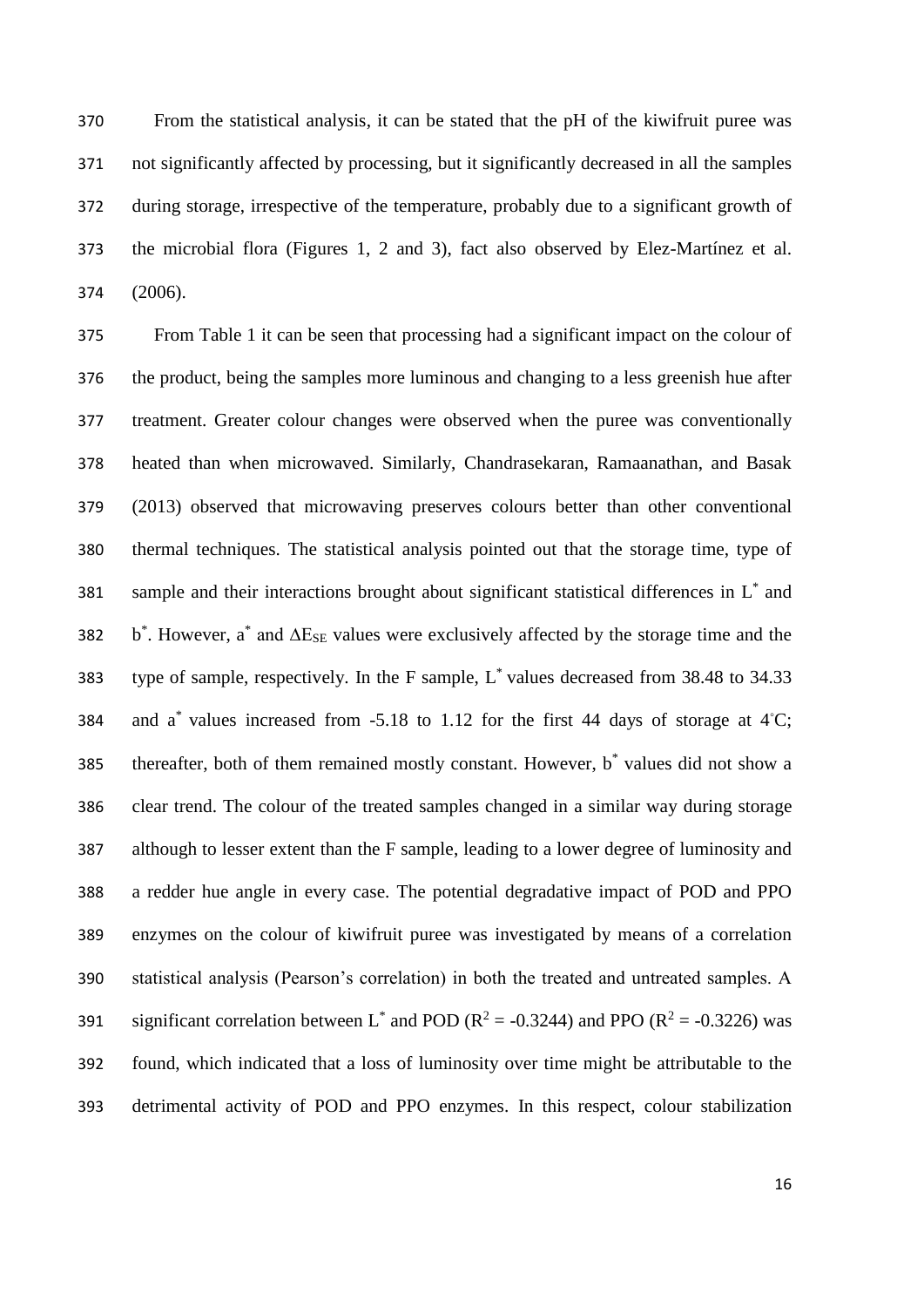394 observed in MW and C samples could be attributed to the enzymatic stability provided 395 by processing (Figures 4 and 5).

396 On the other hand, the kinetics of variation of the colour coordinates and colour 397 differences during storage was investigated. However, the evolution of  $L^*$  was the only 398 colour coordinate that properly fitted zero-order kinetics. The values of the kinetic rate 399 constant (k) and half-destruction time  $(t_{1/2})$  calculated for the F, MW and C samples at 400 22, 10 and 4℃ are given in Table 2. To determine the effect of temperature on the 401 studied parameters, the obtained rate constants were fitted to the Arrhenius equation. 402 The obtained activation energies  $(E_a)$  are also shown in Table 2. In order to describe the 403 effect of both the treatments and temperature on the rate of decrease in  $L^*$ , it was 404 considered that the lower the  $t_{1/2}$  and the higher the k values, the faster the variation of 405 the L<sup>\*</sup> coordinate. Additionally, a higher value of activation energy means a greater 406 dependence of the kinetic rate constant on the storage temperature. In general terms, the 407 storage temperature had a greater impact on the rate of luminosity reduction than the 408 treatment applied, observing that the higher the storage temperature, the more quickly 409 the  $L^*$  values decreased. Althoug microwave heating was the only one having a positive 410 effect decreasing the rate at which  $L^*$  changed in the sample irrespective of the 411 temperature, MW puree was the sample requiring the lowest temperature increase in 412 order to achieve the same increase in the rate of  $L^*$  reduction. Despite the fact that 413 microwave heating leads to a greater sensitivity of the k parameter to temperature 414 changes during storage, from the viewpoint of luminosity this technology may be 415 preferred as a means of preserving the kiwifruit puree, since it clearly leads to the 416 lowest rate of  $L^*$  variation at any of the temperatures studied.

417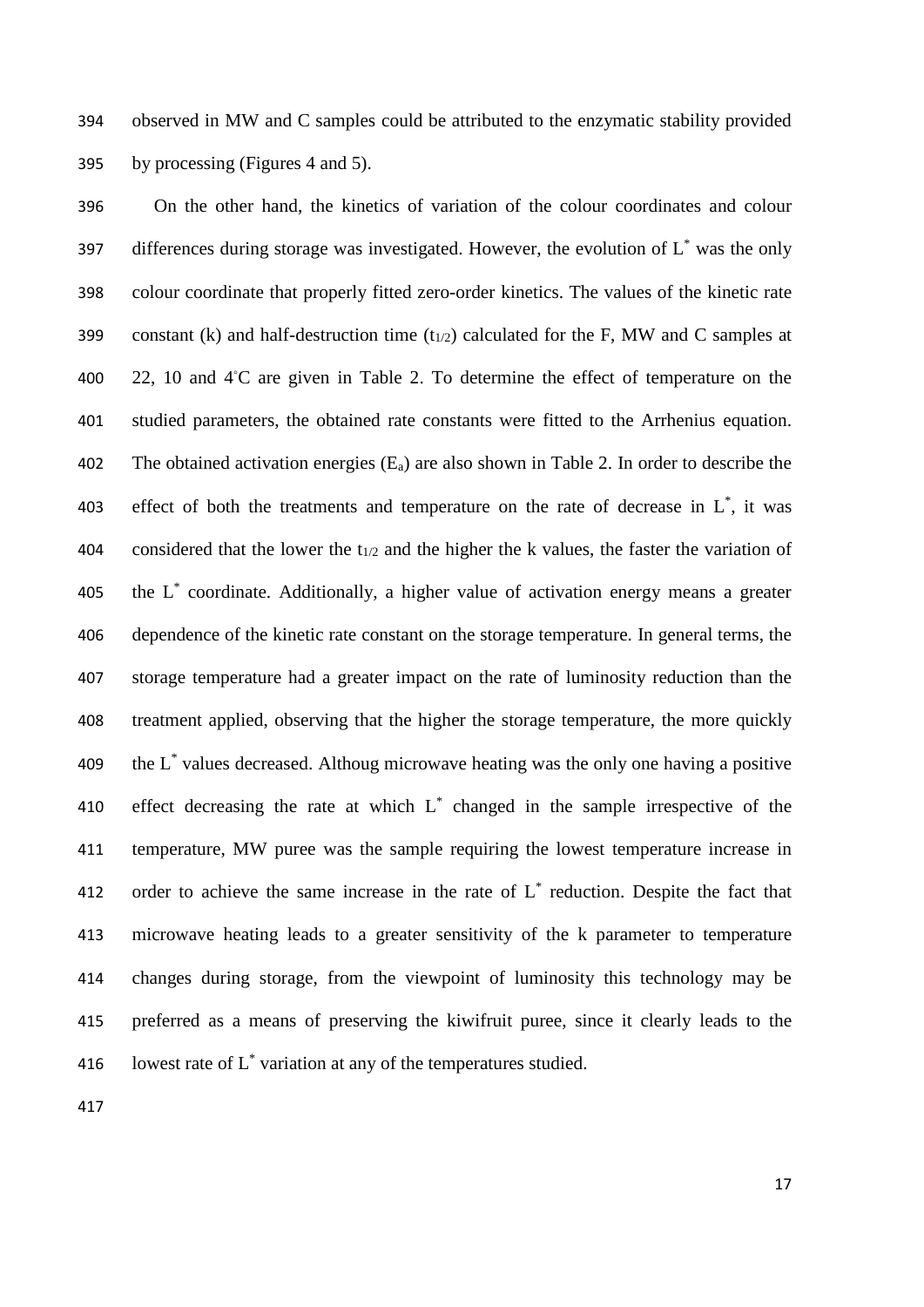#### **3.4. Effect of process on the bioactive compounds and AOA. Stability during**

# **storage**

 The influence of processing and storage on the nutritional and functional value of kiwifruit puree was investigated by checking the changes in the amount of vitamin C, total phenols and total flavonoids, as well as the antioxidant activity of the puree 423 samples during storage. Its evolution in the F, MW and C samples stored at  $4^{\circ}$ C is included in Figure 6.

 Although processing did not provoke significant losses in the Vit.C, TP and AOA of the product, it did significantly affect the TF, reducing its content by 28.80% (0.003) and 42.38% (0.02) when the puree was microwave and conventionally treated, respectively. As the storage temperature-time and the type of sample also affected these compounds and AAO, the corresponding degradation kinetics was studied. However, the loss in TF was not appropriately described by zero-order kinetics. The total flavonoid content decreased in kiwifruit samples during storage, the higher the storage temperature, the faster the degradation rate (data not shown). Processing clearly allowed for a better maintenance of TF during storage, especially when kiwifruit puree was microwaved (Figure 6). Decrease of TF over time can be explained by the detrimental activity of PPO, since these compounds are widely known to be common substrate of this enzyme (Whitaker et al., 2003). Not only a smaller decrease was observed in the MW and C samples during storage, but also an increase in the total flavonoid content. In this way, despite the losses caused by processing, from day=16 onwards, the total flavonoid content was higher in the treated samples than in the untreated ones. Likewise, Kevers, Falkowski, Tabart, Defraigne, Dommes, and Pincemail (2007) reported that the total flavonoid content of apricot, yellow pepper, plum and green grape remained stable, or even increased, during storage.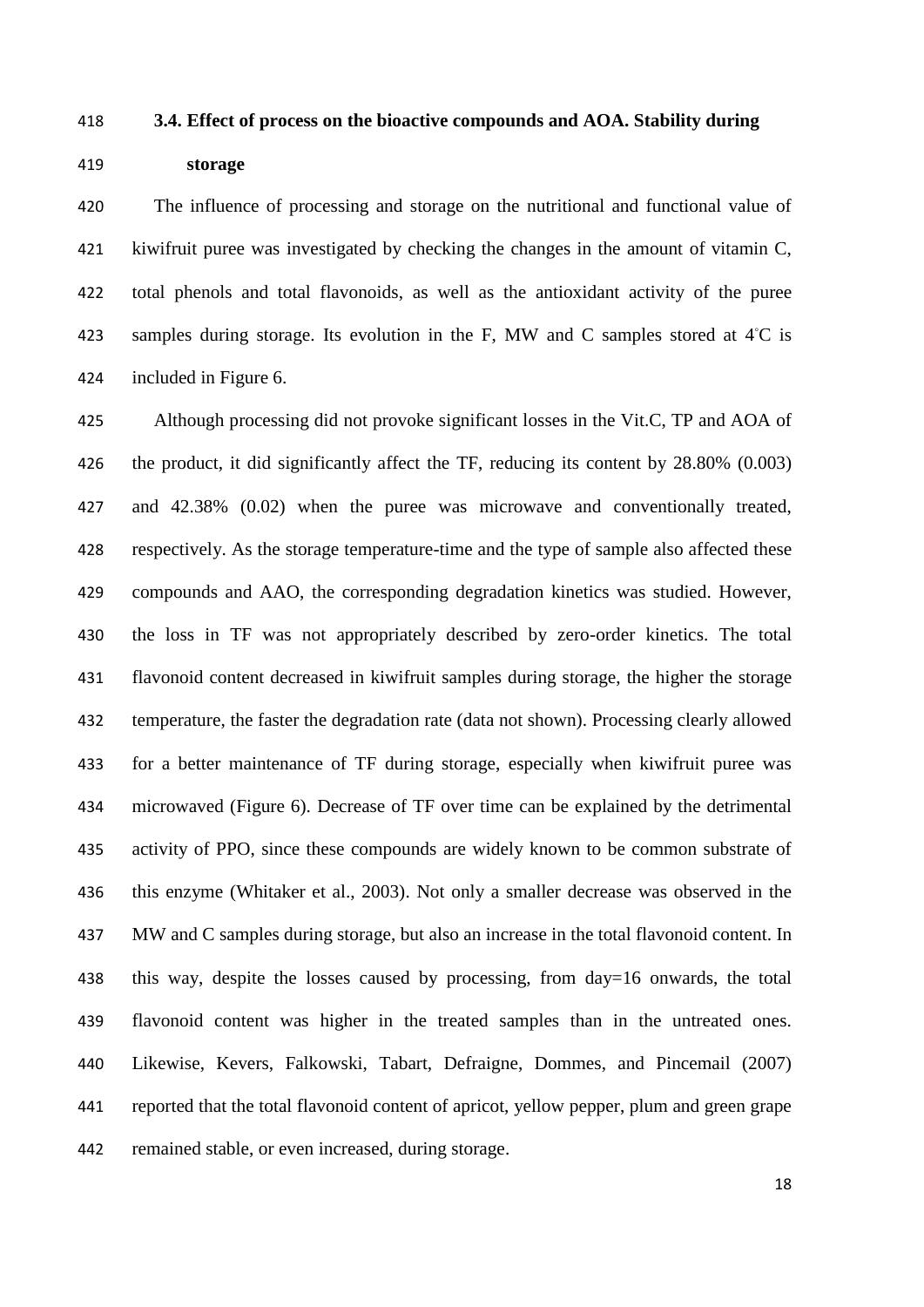As far as the degradation kinetics of Vit. C, TP and AOA is concerned, the values of 444 the kinetic rate constant (k) and half-destruction time  $(t_{1/2})$  for the F, MW and C samples 445 stored at 22, 10 and 4℃ are presented in Table 2. From the  $t_{1/2}$  values obtained, whereas vitamin C may be considered to be the compound which most easily suffers degradation 447 during storage at 22℃, the total phenols demonstrated they were the most stable. On the 448 other hand, both the t<sub>1/2</sub> and the k values corroborated the fact that a higher storage temperature meant a faster degradation of bioactive compounds and a decrease in AOA in every sample. As expected, the processing of kiwifruit seemed to improve the 451 stability of TP and AOA when stored at 22℃, leading to reduced degradation rates. However, no positive effect of pasteurization treatments (MW, C) was observed in the 453 total phenol content of the samples stored at 10 and 4℃. Unlike conventional heating, 454 microwave processing reduced the degradation rate of Vit. C at 10 and 4℃. On the other 455 hand, lower rates of AOA decrease were found in the MW (10 and 4℃) and C purees 456 (10°C). Considering that the MW sample exhibited similar or higher  $t_{1/2}$  and lower k values for Vit. C and AOA than both the F and C samples, it can be pointed out that the nutritional and functional value of the kiwifruit puree was equally well or better preserved during storage when the kiwifruit puree was processed by means of microwave technology. In addition, vitamin C was the compound showing the highest activation energy values for every sample, which means that the Vit. C degradation rates exhibited greater thermal sensitivity than TP and AOA in the treated and untreated kiwifruit puree. Moreover, the MW sample required a smaller temperature increase to achieve the same increase in the rate of Vit.C and AOA reduction than the F and C purees, while conventional heating reduced the heat sensitivity of TP and AOA with respect to the F sample.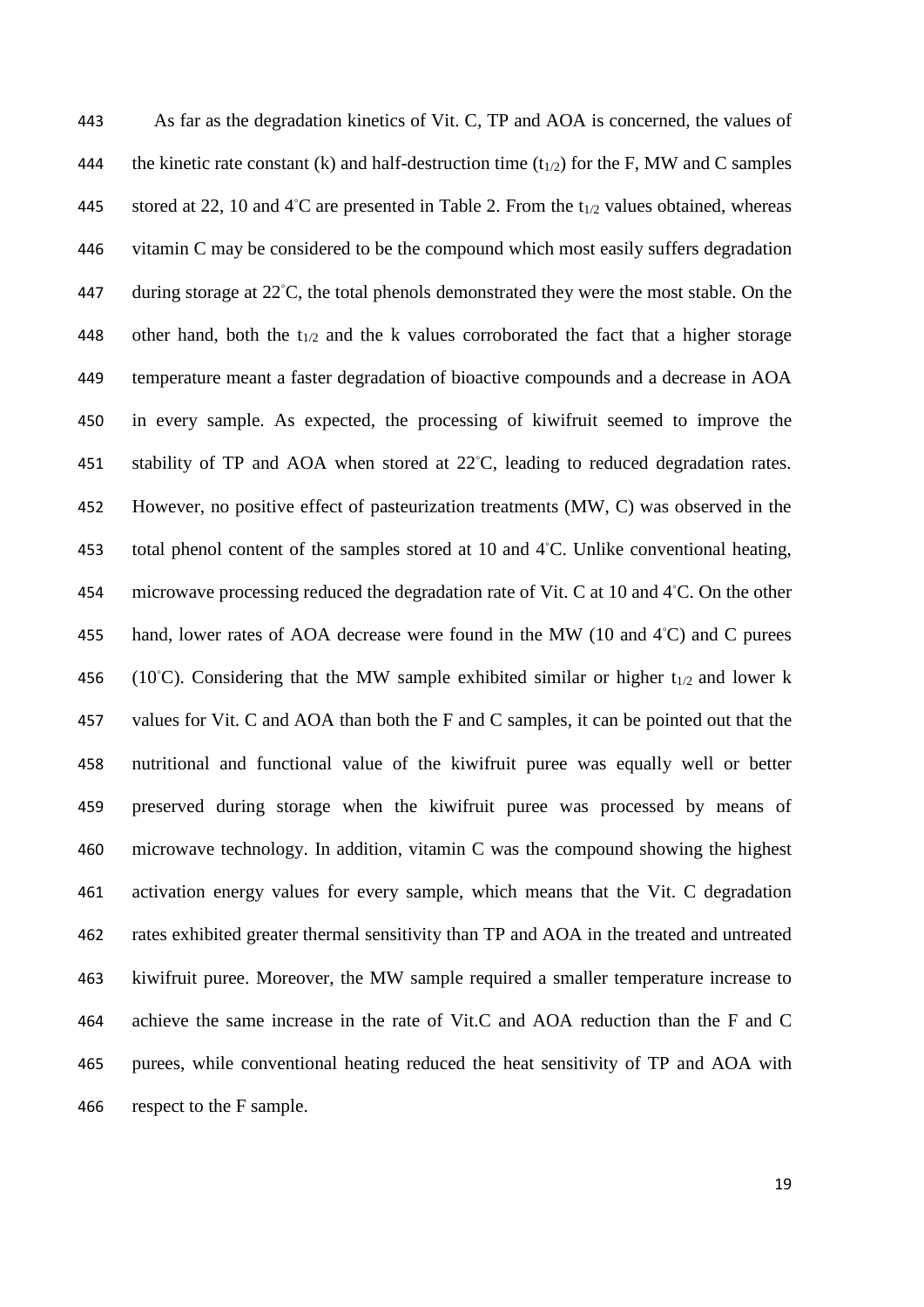Despite the fact that the degradation of bioactive compounds may be explained in many different ways, as a matter of fact, enzyme activity considerably contributes to the quality loss frequently observed in fruits and vegetables during storage. As has previously been mentioned (section 3.2.), POD and PPO enzymes may lead to the oxidation of polyphenolic compounds to quinines that then polymerize to dark melanin pigments, which is commonly known as enzymatic browning (Friedman, 1996). As a result, not only the colour, but also the functional value of the product, is affected. In this respect, a correlation statistical analysis (Pearson's correlation) was carried out so as to improve the understanding of the potential connection of colour changes with the loss in bioactive compounds and AOA observed in kiwifruit samples during storage. As 477 expected, TP and TF were negatively correlated with  $\Delta E_{SE}$  (R<sup>2</sup> = -0.5940 and R<sup>2</sup> = -478 0.3208, respectively) and TP were positively correlated with  $L^*$  ( $R^2 = 0.3296$ ). In other words, when total phenols and total flavonoids gradually decreased (Figure 6), the luminosity of the product was reduced and greater colour differences were detected (data not shown), a fact that could be taken as an indicator of the detrimental activity of kiwifruit enzymes.

 On the other hand, the nutritional and functional value of the microwave and conventionally treated kiwifruit puree at the end of their shelf-life was compared (Table 1). Despite the fact that the MW sample was stored for a longer period of time, it 486 showed significantly higher Vit. C and TP, but lower TF, after 123 days at 4°C. As for AOA, no differences were observed. The variation of the components brought about by both processing and storage was calculated as the difference between each compound in the treated puree at the end of its shelf-life related to the fresh puree and referred to 100g of fresh puree. In this respect, losses of 43%, 23% and 62% in vitamin C, total 491 phenols and total flavonoids were found for the MW sample (123 days at  $4^{\circ}$ C) while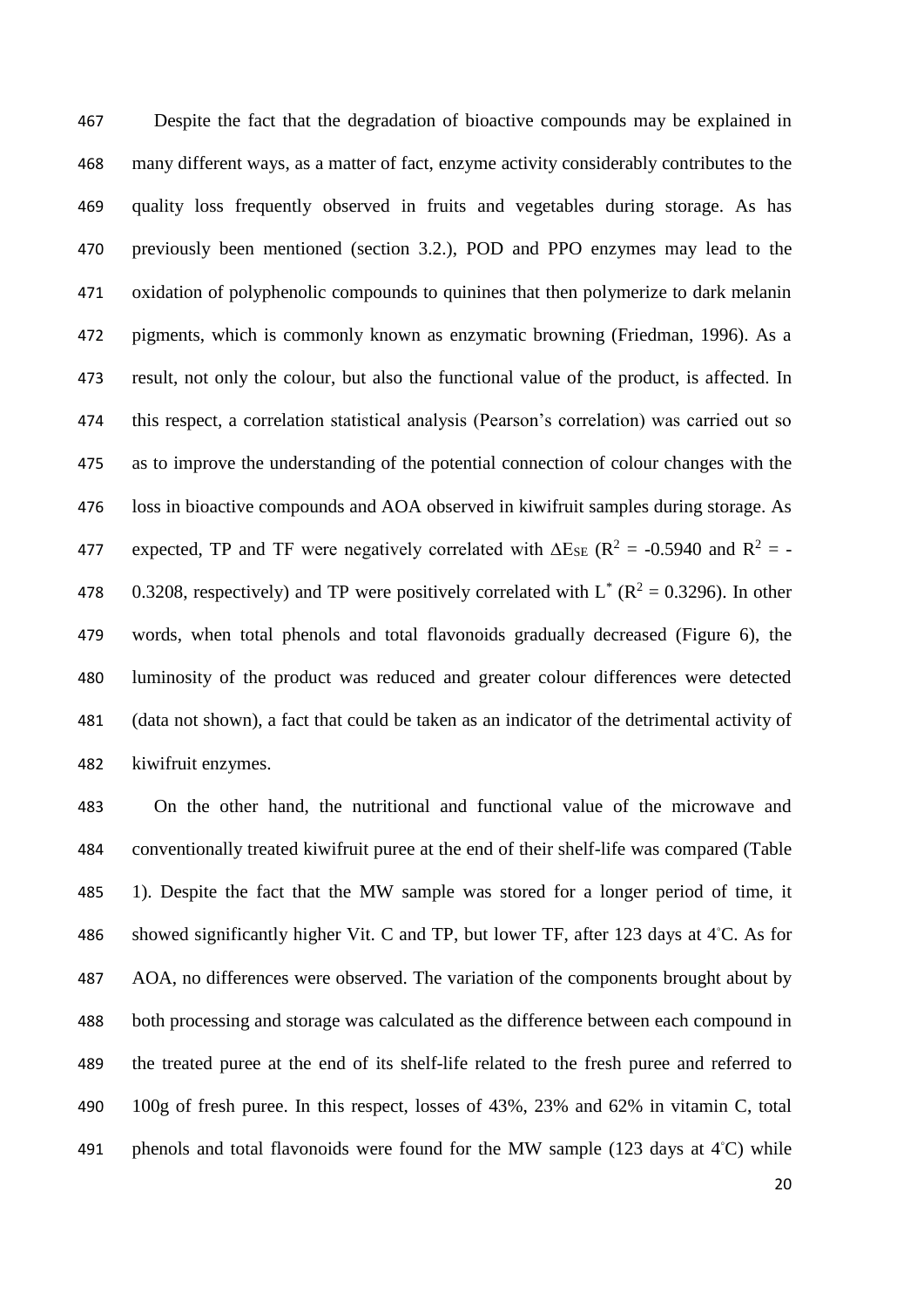losses of 61%, 58 and 56% were observed in vitamin C, total phenol and total flavonoid 493 content of the C sample (81 days at 4°C), respectively. However, AOA was reduced by 62% in both cases. The results obtained clearly indicate the superiority of microwaves when it comes to preserving the nutritional and functional value of the product by equating or reducing the post-processing loss in bioactive compounds and AOA. In the same way, Igual et al. (2010) reported that microwave pasteurized grapefruit juices 498 stored at -18℃ better preserved both the total phenols and antioxidant capacity when compared with fresh or conventionally pasteurized ones. Furthermore, Igual et al. (2011) found that the use of microwaves led to a greater retention of individual 501 grapefruit juice flavonoids during storage (4 and -18℃) than when conventional heating was used.

**4. CONCLUSIONS**

 Microwave heating may be considered a suitable means of processing kiwifruit puree and preserving the safety and quality of the product during storage. This technology led to a greater or equal degree not only of microbial and enzyme inactivation but also of the preservation of colour, bioactive compounds and antioxidant activity in comparison with conventional heating. Microwave-pasteurized kiwifruit 510 puree s not only exhibited a longer shelf-life  $(123 \text{ days at } 4^{\circ}\text{C})$  than the conventionally 511 heated one (81 days at 4°C), but also superior colour, vitamin C and total phenol maintenance over time. Accordingly, microwave technology might be successfully employed as an innovation tool with which to help safe, high-quality and minimally processed kiwifruit based-products reach the market.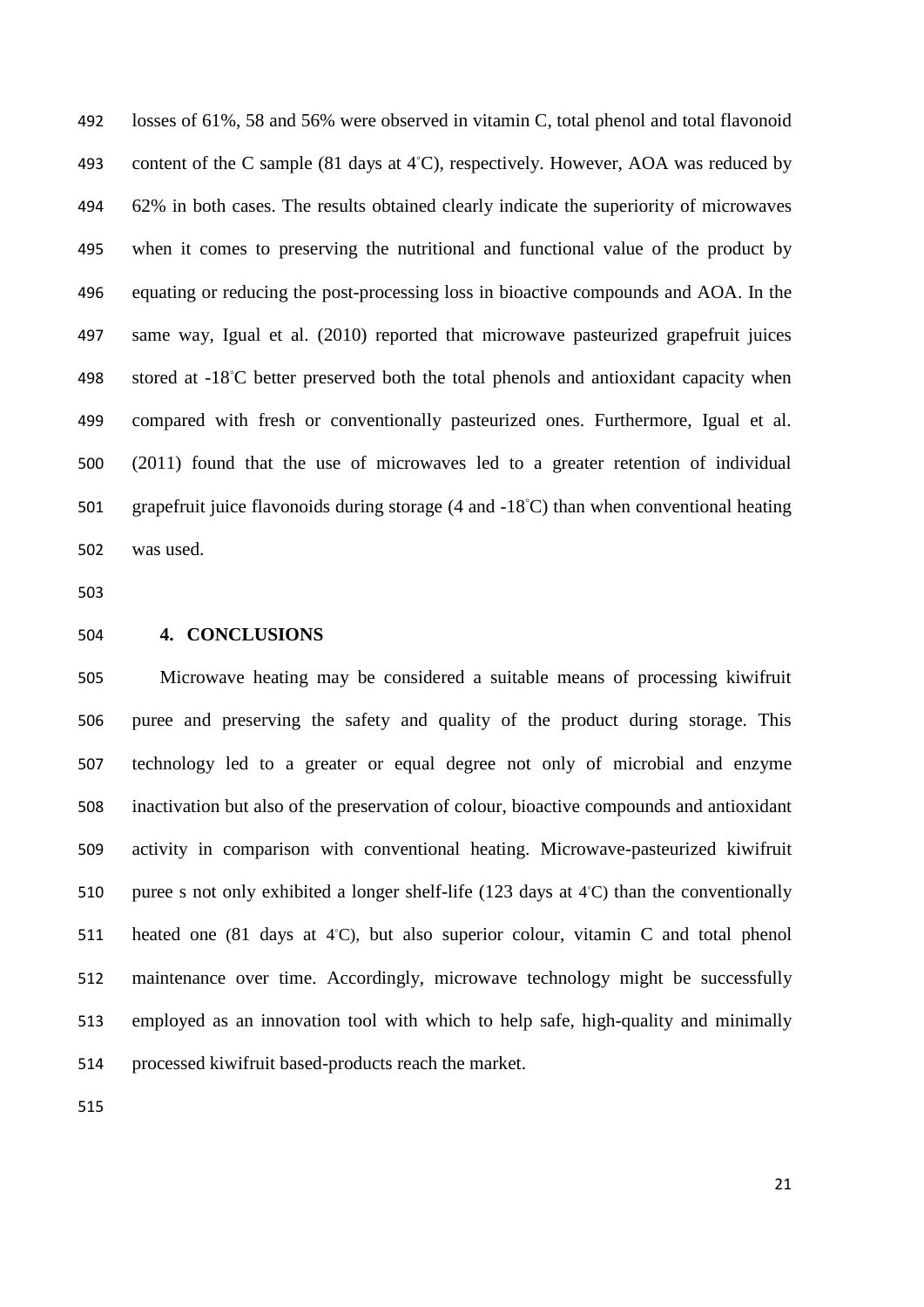**Acknowledgements:** The authors thank the Ministerio de Educación y Ciencia for the financial support given throughout the Projects AGL 2010-22176 and AGL 2010- 22206-C02-01 and the Generalitat Valenciana for the Grant awarded to the author María Benlloch.

- 
- **3. REFERENCES**
- Aziz, N. H., Mahrous, S. R., & Youssef, B. M. (2002). Effect of gamma-ray and microwave treatment on the shelf-life of beef products stored at 5ºC. *Food Control, 13,* 437-444.
- Banik, S., Bandyopadhyay, S., Ganguly, S., 2003. Bioeffects of microwave a brief review. *Bioresource Technology, 87,* 155-159.
- Barboni, T., Cannac, M., & Chiaramonti, N. (2010). Effect of cold storage and ozone treatment on physicochemical parameters, soluble sugars and organic acids in Actinidia deliciosa. *Food Chemistry, 121,* 946–951
- Barrett, D. M., & Lloyd, B. (2012). Advanced preservation methods and nutrient
- retention in fruits and vegetables. *Journal of Food Science and Agriculture, 92,* 7-22.
- Benlloch-Tinoco, M., Igual, M., Rodrigo, D., & Martínez-Navarrete. (2013).
- Comparison of microwaves and conventional thermal treatment on enzymes activity
- and antioxidant capacity of kiwifruit puree. *Innovative Food Science and Emerging*
- *Technologies, 19,* 166-172.
- Benlloch-Tinoco, M., Pina-Pérez, M. C., Martínez-Navarrete, N., & Rodrigo, D. (2014).
- *Listeria monocytogenes* inactivation kinetics under microwave and conventional
- termal processing in a kiwifruit puree. *Innovative Food Science and Emerging*
- *Technologies, 22,* 131-136*.*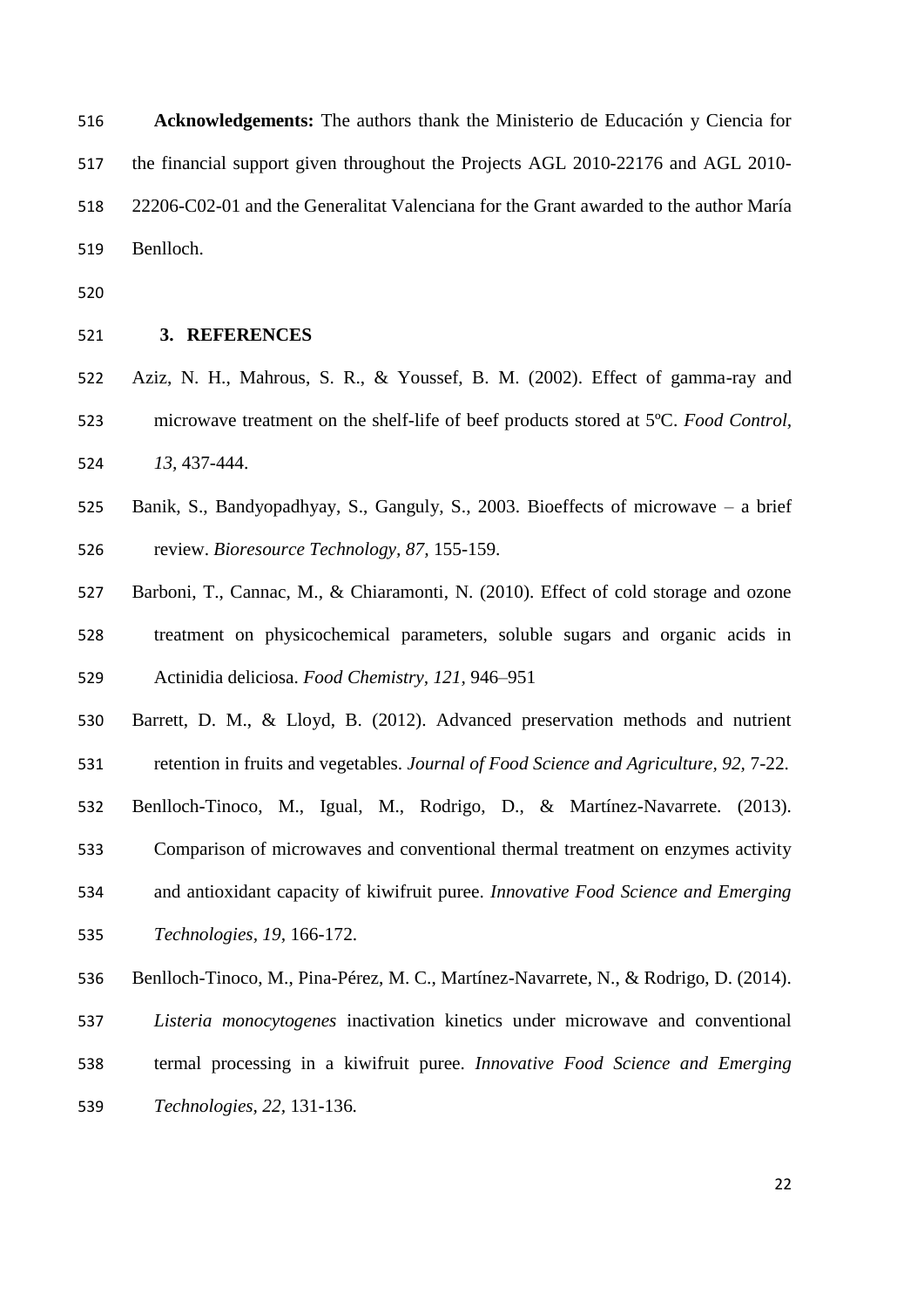- Benlloch-Tinoco, M., Martínez-Navarrete, N., & Rodrigo, D. (2014). Impact of temperature on lethality of kiwifruit puree pasteurization by thermal and microwave processing. *Food Control*, *35*(1), 22-25.
- Benlloch-Tinoco, M., Varela, P., Salvador, A., & Martínez-Navarrete. (2012). Effects of
- microwave heating on sensory characteristics of kiwifruit puree. *Food and*
- *Bioprocess Technology, 5,* 3021–3031.
- 546 Chandrasekaran, S., Ramanathan, S. & Basak, T (2013). Microwave food processing-A

review. *Food Research International, 52,* 243-261.

- Deliza, R., Rosenthal, A., Abadios, F. B. D., Silva, C. H. O., & Castillo, C. (2005).
- Application of high pressure technology in the fruit juice processing: benefits perceived by consumers. *Journal of Food Engineering, 67 (1),* 241-246.
- Djeridane, A., Yousfi, M., Nadjemi, B., Boutassouna, D., Stocker, P., & Vidal, N.
- (2006). Antioxidant activity of some algerian medicinal plants extracts containing

phenolic compounds. *Food Chemistry, 97,* 654–660

- Elez-Martínez, P., Soliva-Fortuny, R. C., & Martín-Belloso, O. (2006). Comparative
- study on shelf life of orange juice processed by high intensity pulsed electric fields or

heat treatment. *European Food Research Technology, 222,* 321-329.

- EU. (2005). Commision regulation (EC) No 2073/2005 of 15 November 2005 on the
- microbiological criteria of foodstuffs. Official Journal of the European Union.
- Fang, L., Jiang, B., & Zhang, T. (2008). Effect of combined high pressure and thermal
- treatment in kiwifruit peroxidase. *Food Chemistry, 109,* 802–807.
- Food and Drug Administration, Department of Health and Human Services. (2004).
- 562 Juice HACCP hazards and controls guidance.
- [http://www.fda.gov/Food/GuidanceComplianceRegulatoryInformation/GuidanceDoc](http://www.fda.gov/Food/GuidanceComplianceRegulatoryInformation/GuidanceDocuments/Juice/ucm072557.htm)
- [uments/Juice/ucm072557.htm.](http://www.fda.gov/Food/GuidanceComplianceRegulatoryInformation/GuidanceDocuments/Juice/ucm072557.htm) Accessed 8 March 2012.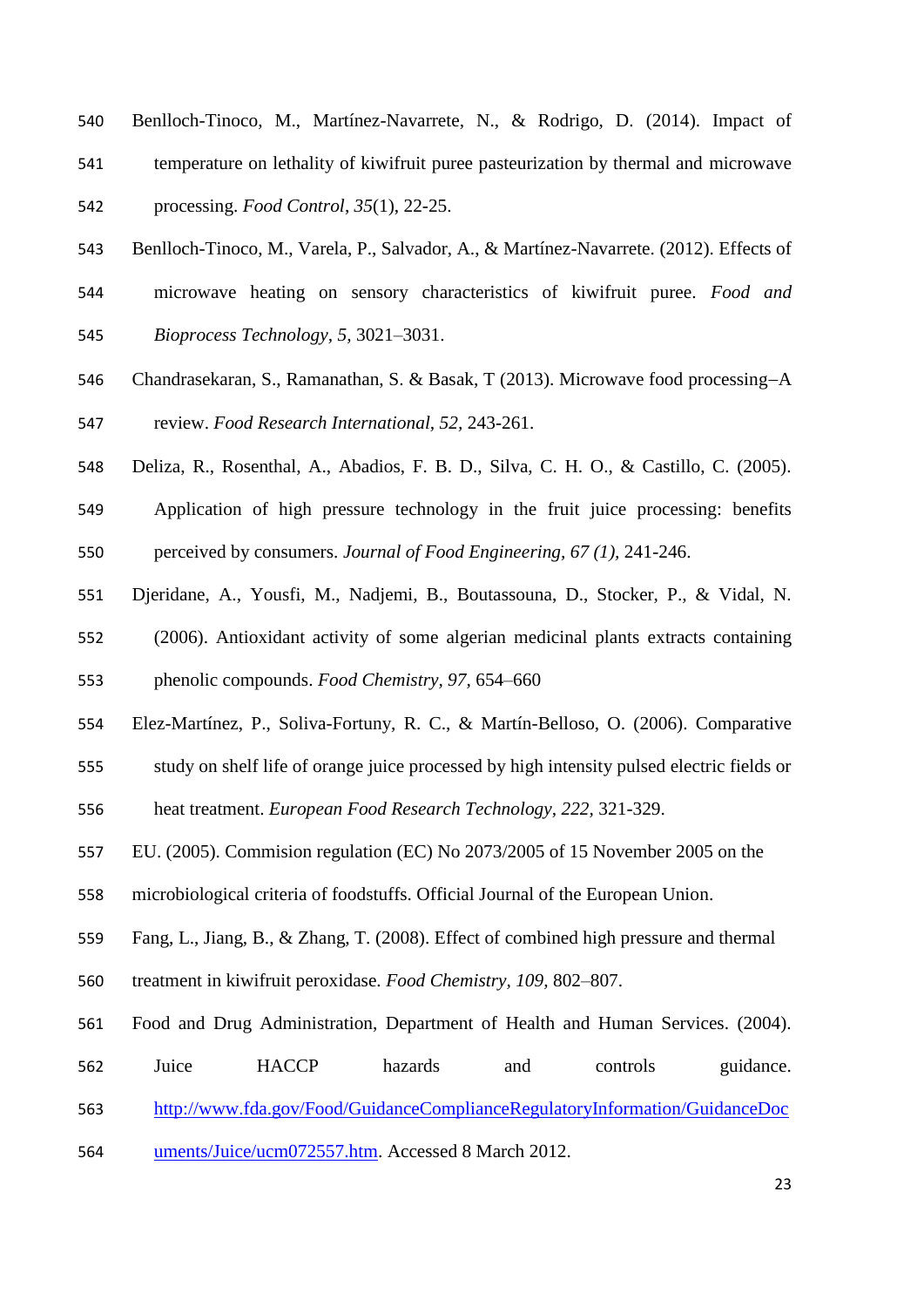- Friedman, M. (1996). Food Browning and its prevention: an overview. *Journal of Agricultural and Food Chemistry, 44 (3),* 631-653.
- Göksoy, E. O., James, C., & Corry, J. E. L. (2000). The effect of short-time microwave exposures on inoculated pathogens on chicken and the shelf-life of uninoculated chicken meat. *Journal of Food Engineering, 45,* 153-160.
- Gonçalves, E. M., Abreu, M., Brandão, T. R. S., Silvam C. L. M. (2011). Degradation
- kinetics of color, vitamin C and drip loss in frozen broccoli (*Brassica oleracea* L.
- ssp. *Italica*) during storage at isothermal and non-isothermal conditions. *International Journal of Refrigeration, 34,* 2136-2144.
- Gonçalves, E. M., Pinheiro, J., Abreu, M., Brandao, T. R. S., & Silva, C. L. M. (2010).
- Carrot (*Daucus carota* L.) peroxidase inactivation, phenolic content and physical changes kinetics due to blanching. *Journal of Food Engineering, 97,* 574–581.
- Hebbar, H. U., Nandini, K. E., Lakshmi, M. C., & Subramanian, R. (2003). Microwave
- and infrared heat processing of honey and its quality. *Food Science and Technology Research, 9(1),* 49-53.
- Huang, Y., Sheng, J., Yang, F., & Hu, Q. (2007), Effect of enzyme inactivation by
- microwave and oven heating on preservation quality of green tea. *Journal of Food Engineering, 78,* 687-692.
- Igual, M., García-Martínez, E., Camacho, M. M., & Martínez-Navarrete, N. (2010).
- Effect of thermal treatment and storage on the stability of organic acids and the functional value of grapefruit juice. *Food Chemistry, 118,* 291-299.
- Igual, M., García-Martínez, E., Camacho, M. M., & Martínez-Navarrete, N. (2011).
- Changes in flavonoid content of grapefruit juice caused by thermal treatment and
- storage. *Innovative Food Science and Emerging Technologies, 12, 153-162*.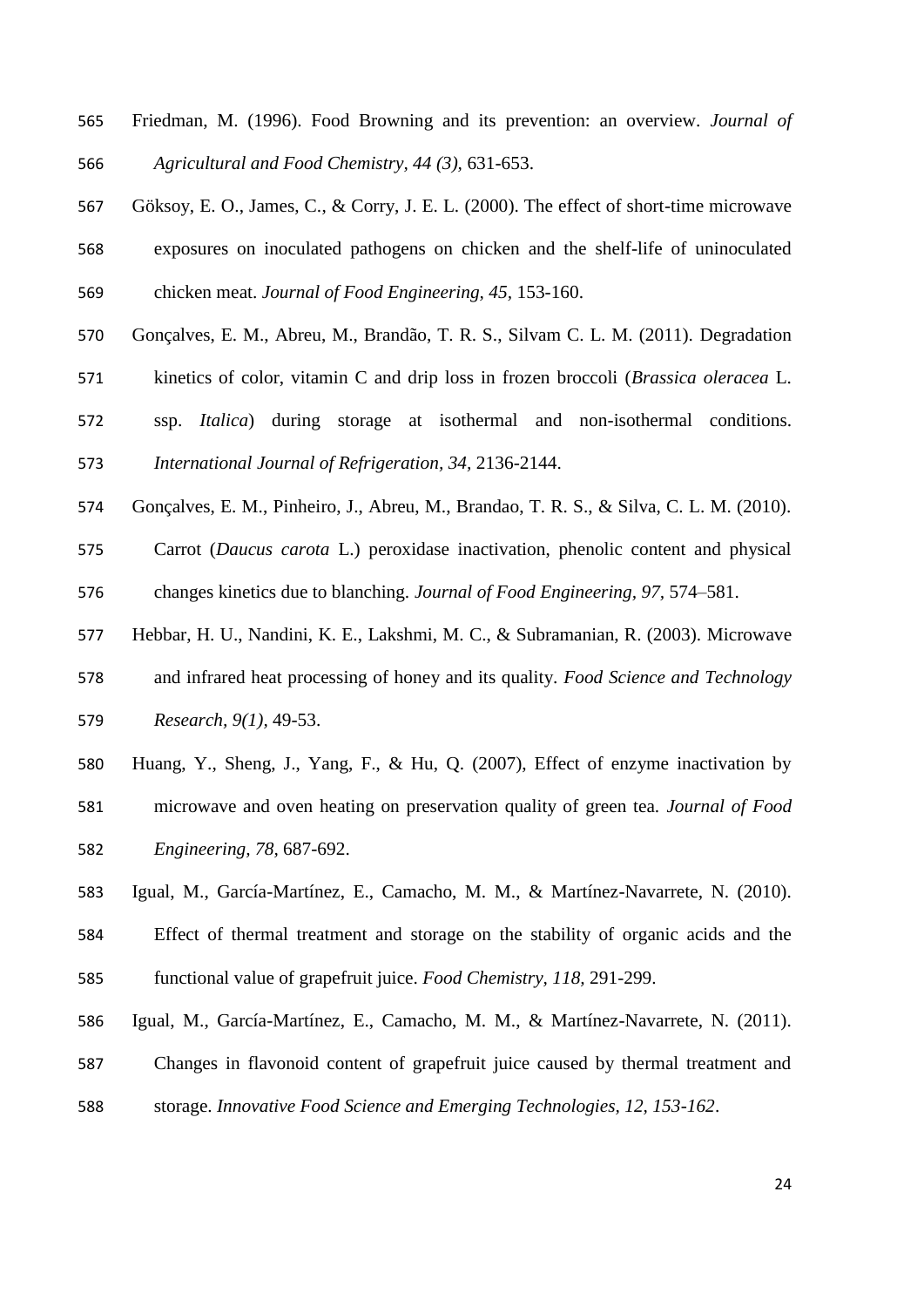- Igual, M., García-Martínez, E., Camacho, M. M., & Martínez-Navarrete, N. (2013). Jam processing and storage effects on β-caroten and flavonoids content in grapefruit. *Journal of Functional Foods, 5,* 736-744.
- Kevers, C., Falkowski, M., Tabart, J., Defraigne, J-O., Dommes, J., & Pincemail, J.
- (2007). Evolution of antioxidant capacity during storage of selected fruits and vegetables. *Journal of Agricultural and Food Chemistry, 55,* 8596-8603.
- 
- Landl, A., Abadias, M., Sárraga, C., Viñas, I., & Picouet, P. A. (2010). Effect of high pressure processing on the quality of acidified Granny Smith apple purée product. *Innovative Food Science and Emerging Technologies, 11,* 557-564.
- Leizerson, S., & Shimoni, E. (2005). Stability and sensory shelf-life of orange juice pasteurized by continuous ohmic heating. *Agricultural and Food Chemistry, 53,* 4012-4018.
- Paterson, J. L., Cranston, P. M., & Loh, W. H. (1995). Extending the storage life of chilled beef: microwave processing. *International Microwave Power Institute, 30(2),* 97-101.
- Picouet, P. A., Landl, A., Abadias, M., Castellari, M., Viñas, I. (2009). Minimal processing of a Granny Smith apple purée by microwave heating. *Innovative Food Science and Emerging Technologies, 10,* 545-550.
- Rivas A., Rodrigo, D., Martínez, A., Barbosa-Cánovas, G.V., Rodrigo, M. (2006).
- Effect of PEF and heat pasteurization on the physical–chemical characteristics of
- blended orange and carrot juice. *LWT- Food Science and Technology, 3,*1163–1170.
- Rodrigo, D., Arranz, J. I., Koch, S., Frígola, A., Rodrigo, M. C., Esteve, M. J., Calvo,
- C., & Rodrigo, M. (2003). Physicochemical characteristics and quality of refrigerated
- Spanish orange-carrot juices and influence of storage conditions. *Journal of Food*
- *Science, 68(6),* 2111-2116.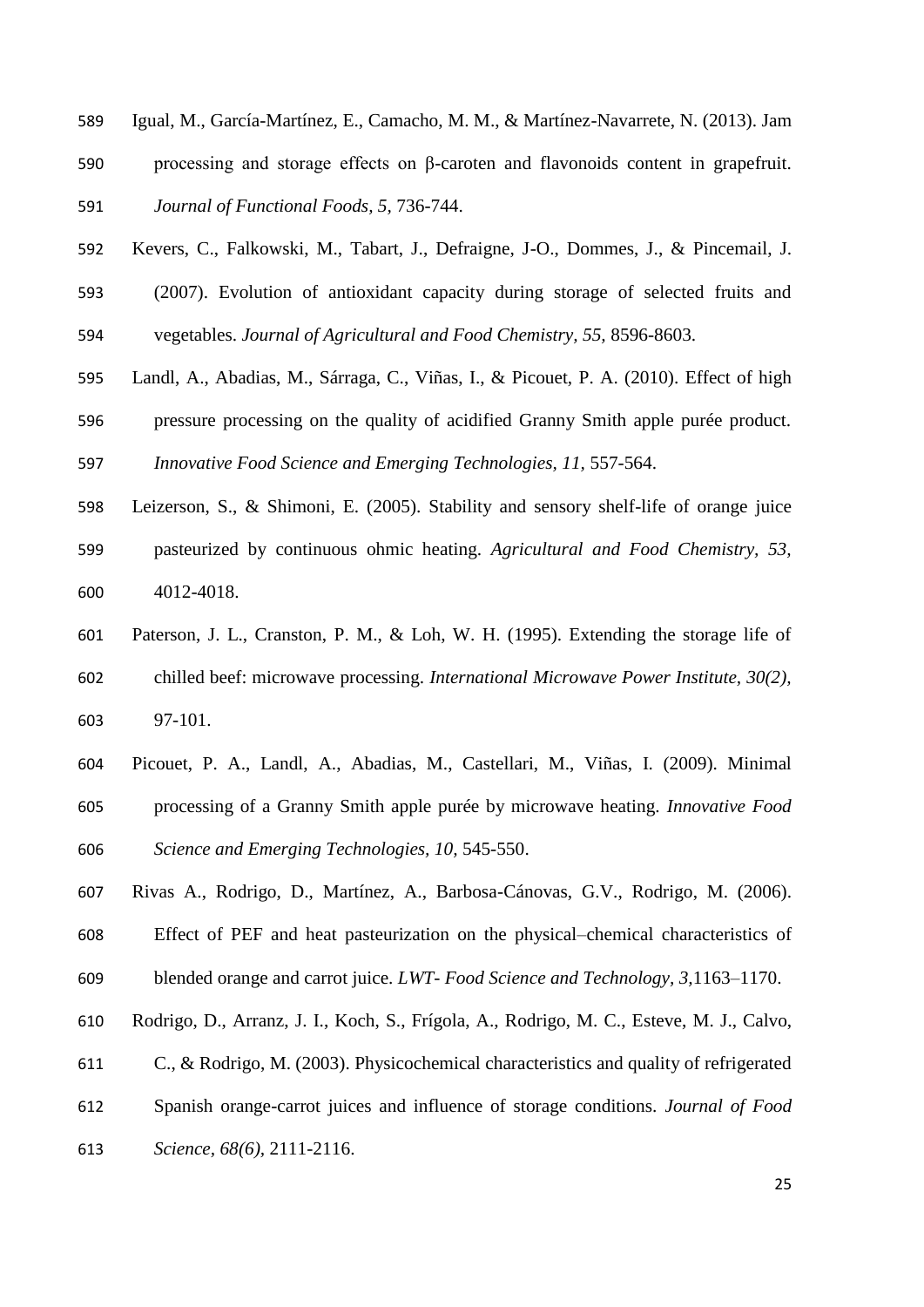- Sampedro, F., Geveke, D. J., Fan, X., Rodrigo, d., Zhang, Q. H. (2009). Shelf-life study
- of an orange juice-milk based beverage after PEF and termal processing. *Journal of*

*Food Science, 74(2),* S107-S112.

- Tajchakavit, S., Ramaswamy, H. S., & Fustier, P. (1998). Enhanced destruction of
- spoilage microorganisms in apple juice during continuous flow microwave heating.
- *Food Research International 31, (10),* 713-722.
- Thongsook, T., & Barrett, D. M. (2005). Heat inactivation and reactivation of broccoli peroxidase. *Journal of Agricultural and Food Chemistry, 53,* 3215-3222.
- Vadivambal, R., & Jayas, D. S. (2007). Changes in quality of microwave-treated
- agricultural products-a review. *Biosystems Engineering, 98,* 1–16.
- Vergara, S., Martí, N., Mena, P., Saura, D., & Valero, M. (2013). Effect of
- pasteurization process and storage on color and shelf-life of pomegranate juices.

*LWT-Food Science and Technology, 54(2),* 592-596.

- Walkling-Ribeiro, M., Noci, F., Cronin, D. A., Lyng, J. G., Morgan, D. J. (2010). Shelf-
- life and sensory attributes of a fruit smoothie-type beverage processed with moderate
- heat and pulsed electric fields. *LWT-Food Science and Technology, 43,* 1067-1073.
- Whitaker, J. R., Voragen, A. G. J., & Wong, D.W. S. (2003). Handbook of food
- enzymology. New York: Marcel Dekker, Inc.
- Zheng, H., & Lu, H. (2011). Use of kinetic, Weibull and PLSR models to predict the
- retention of ascorbic acid, total phenols and antioxidant activity during storage of
- pasteurized pineapple juice. *LWT-Food Science and Technology, 44,* 1273-1281.
- 
- 
-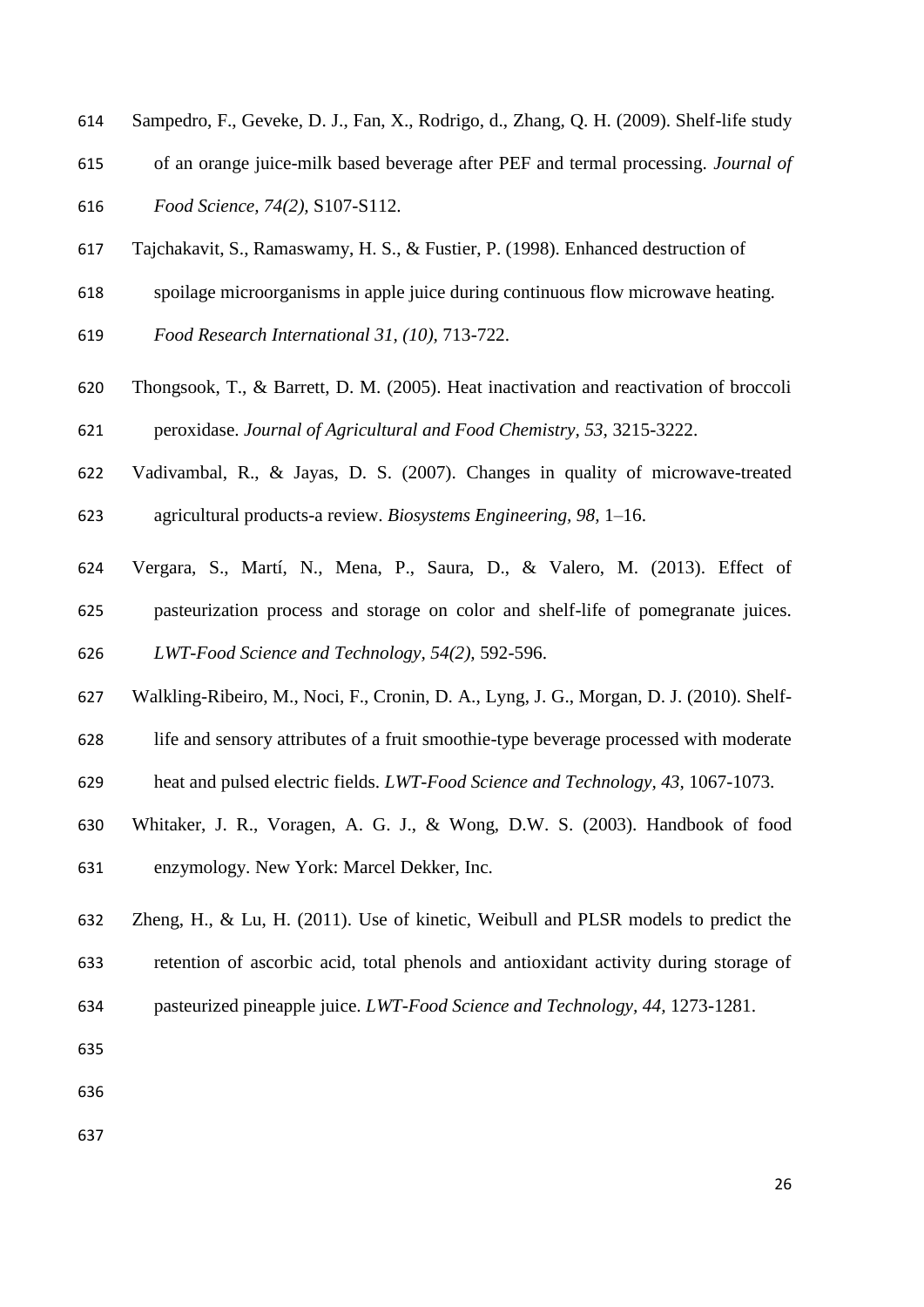

638<br>639 **Figure 1.** Survival of *Listeria monocytogenes* in the kiwifruit puree (F: fresh, MW: 640 microwaved and C: conventionally thermal treated) during storage at 22, 10 and 4 °C. The plotted values and error bars represent the average of three replicates and the corresponding standard deviation.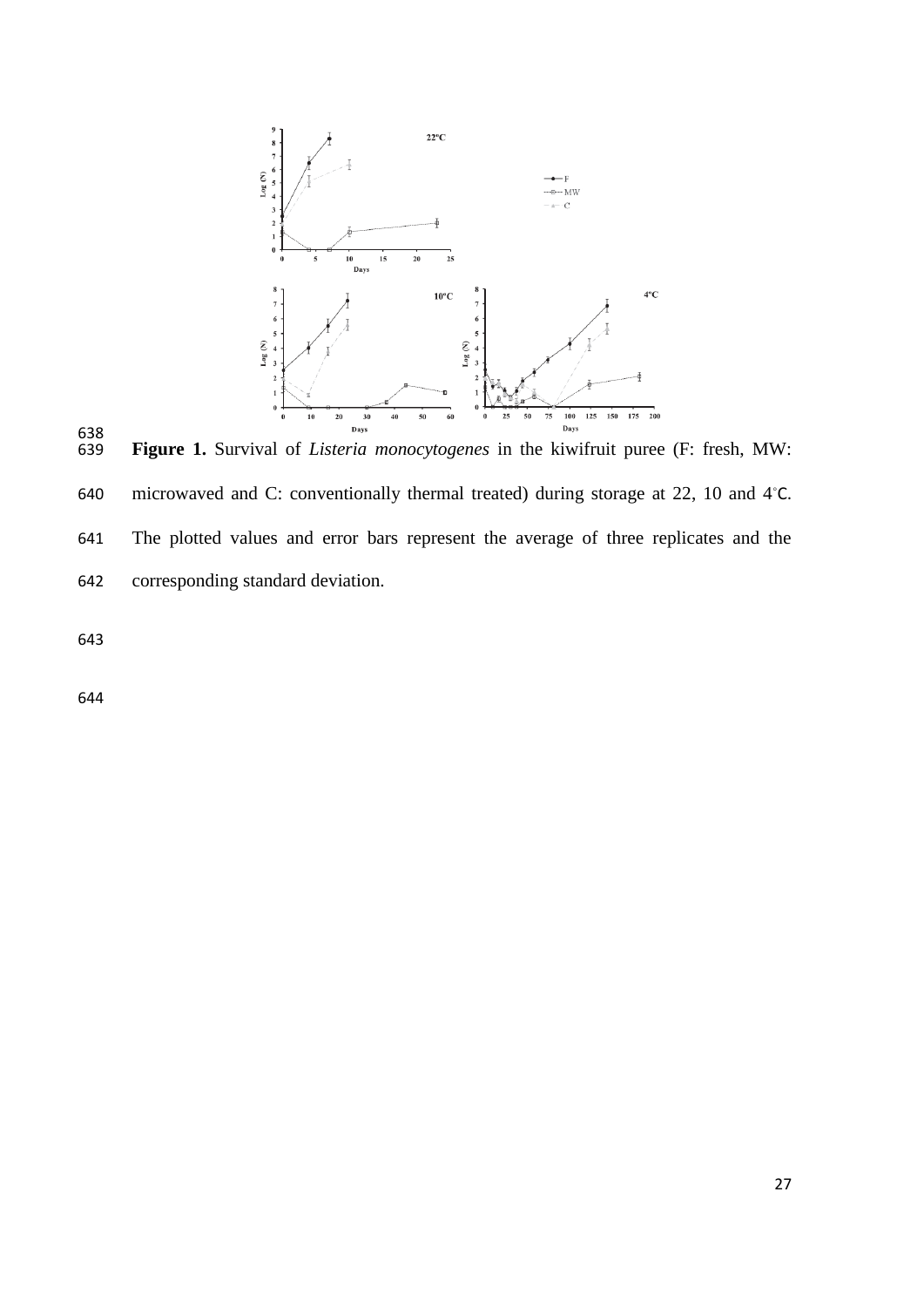

 **Figure 2.** Survival of total mesophylic bacteria in the kiwifruit puree (F: fresh, MW: 648 microwaved and C: conventionally thermal treated) during storage at 22, 10 and 4  $°C$ . The plotted values and error bars represent the average of three replicates and the corresponding standard deviation.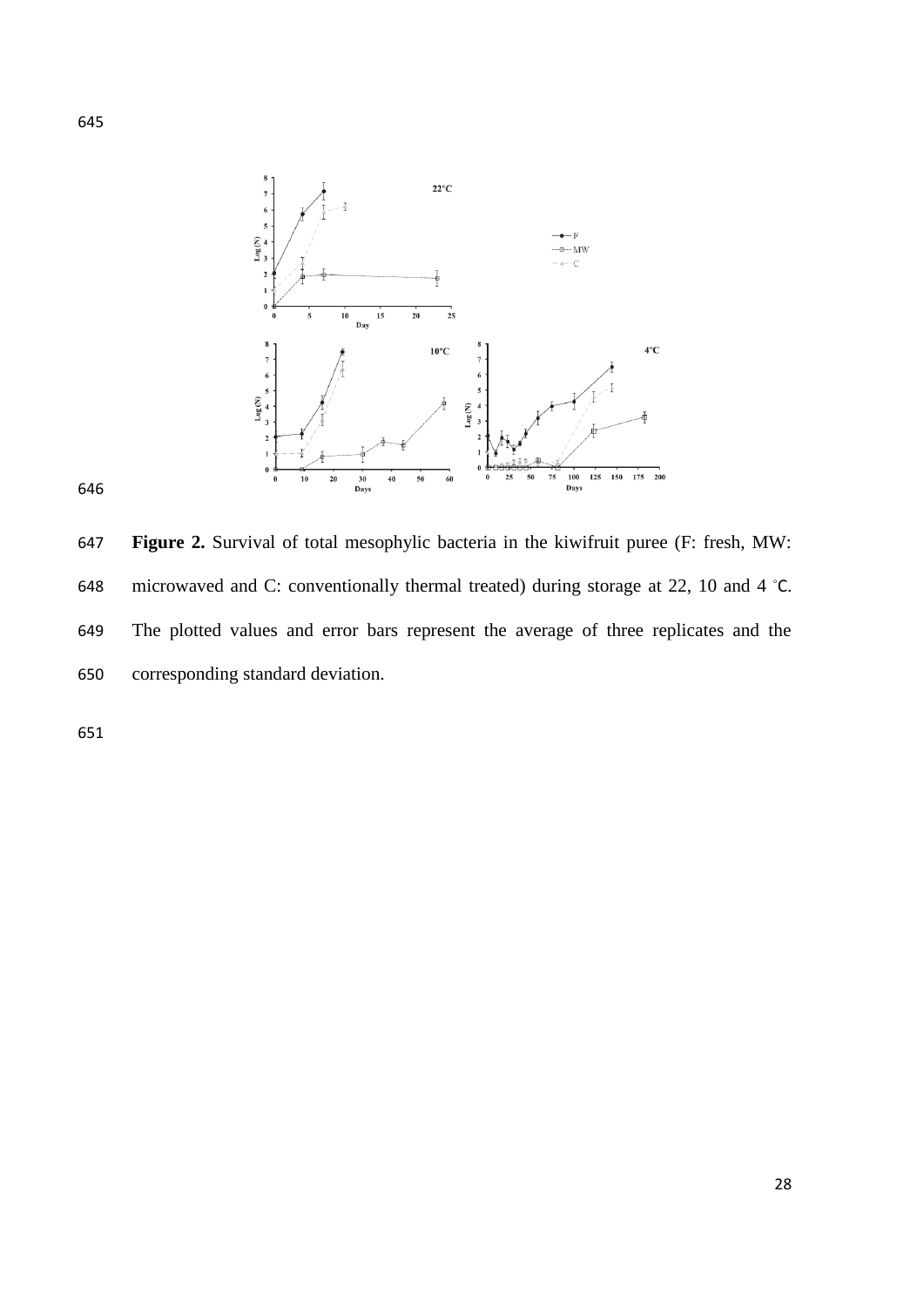

652<br>653 654 microwaved and C: conventionally thermal treated) during storage at 22, 10 and 4  $°C$ . The plotted values and error bars represent the average of three replicates and the corresponding standard deviation.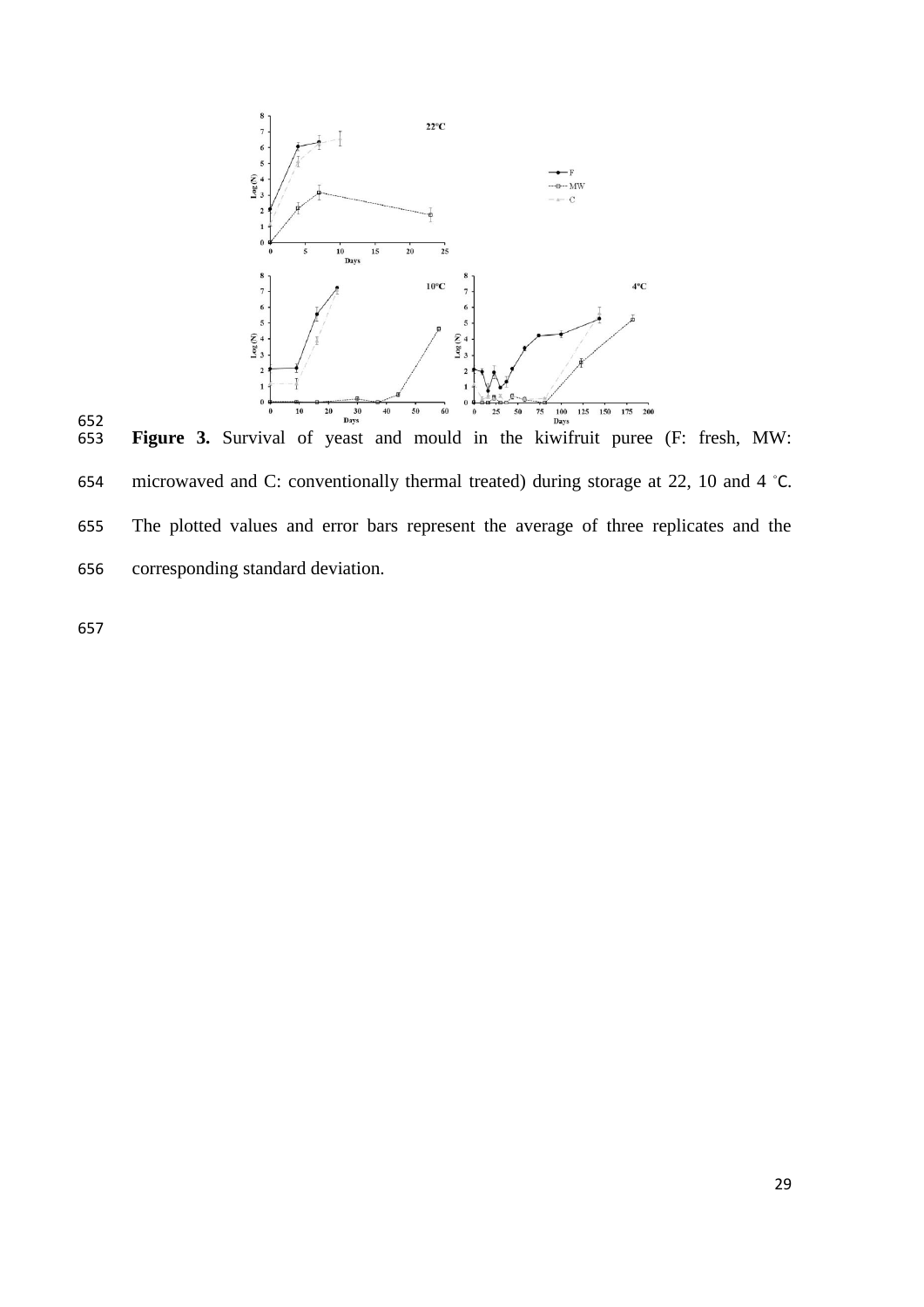

658<br>659 Figure 4. Peroxidase activity (POD) in the kiwifruit puree (F: fresh, MW: microwaved 660 and C: conventionally thermal treated) during storage at 22, 10 and  $4°C. The plotted$ 661 values and error bars represent the average of three replicates and the corresponding 662 standard deviation.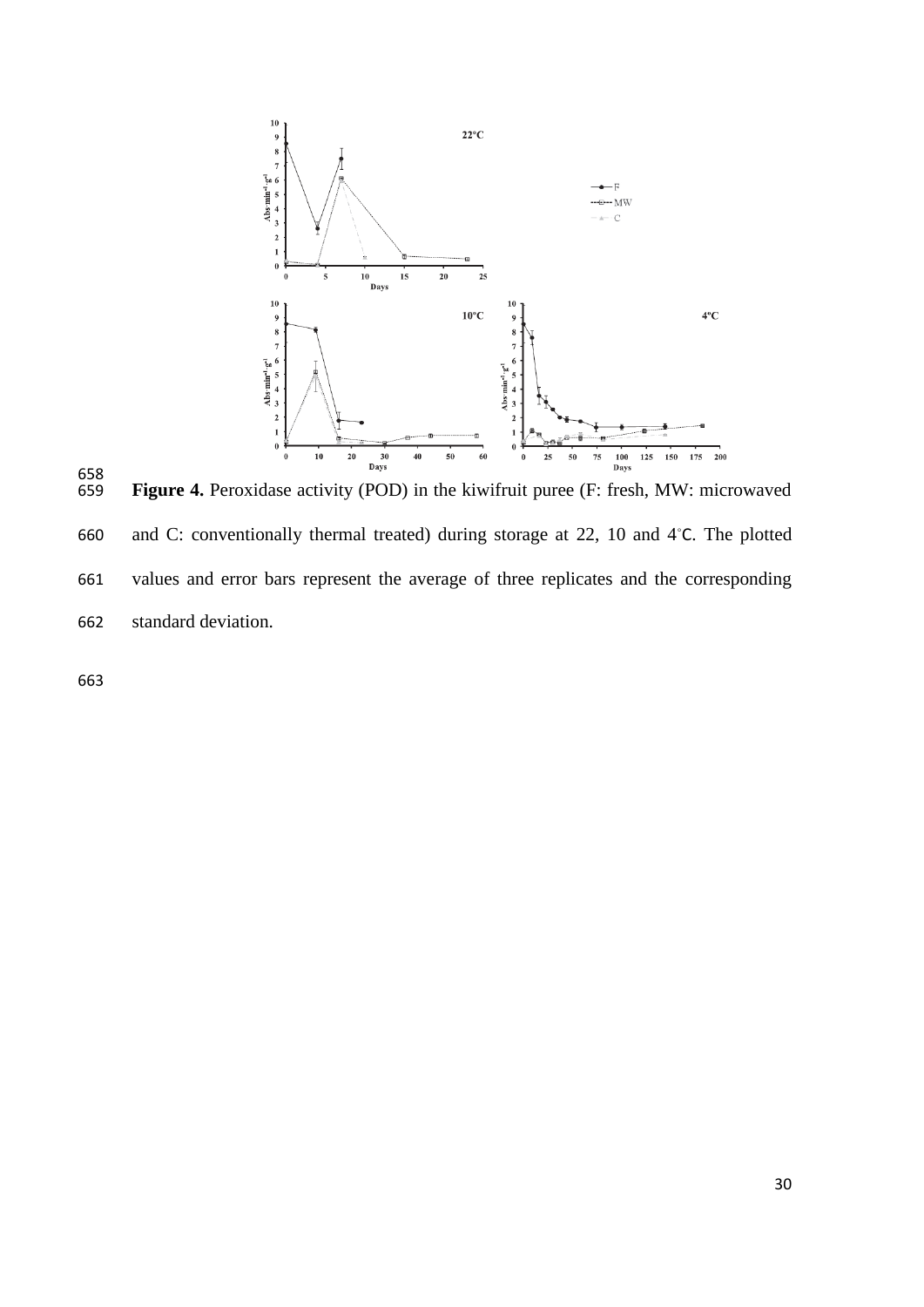

664<br>665 Figure 5. Polyphenoloxidase activity (PPO) in the kiwifruit puree (F:fresh, MW: microwaved and C: conventionally thermal treated) during storage at 22, 10 and 4 ºC. The plotted values and error bars represent the average of three replicates and the corresponding standard deviation.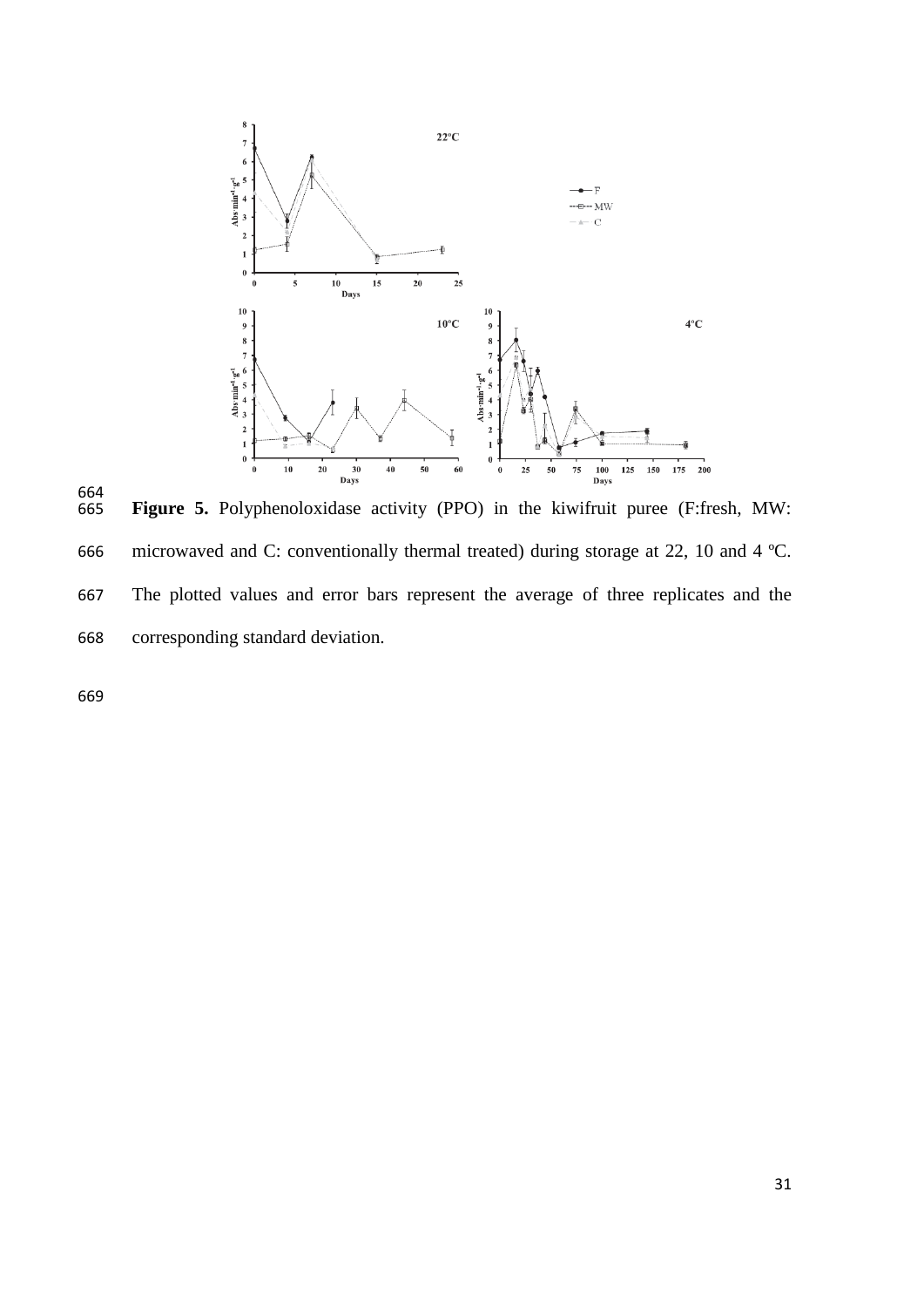

 Figure 6. Vitamin C (Vit. C), total phenols (TP) and total flavonoids (TF) content and antioxidant activity (AOA, expressed as mM Trolox) in the kiwifruit puree (F: fresh, MW: microwaved and C: conventionally thermal treated) during storage at 4ºC. The plotted values and error bars represent the average of three replicates and the corresponding standard deviation.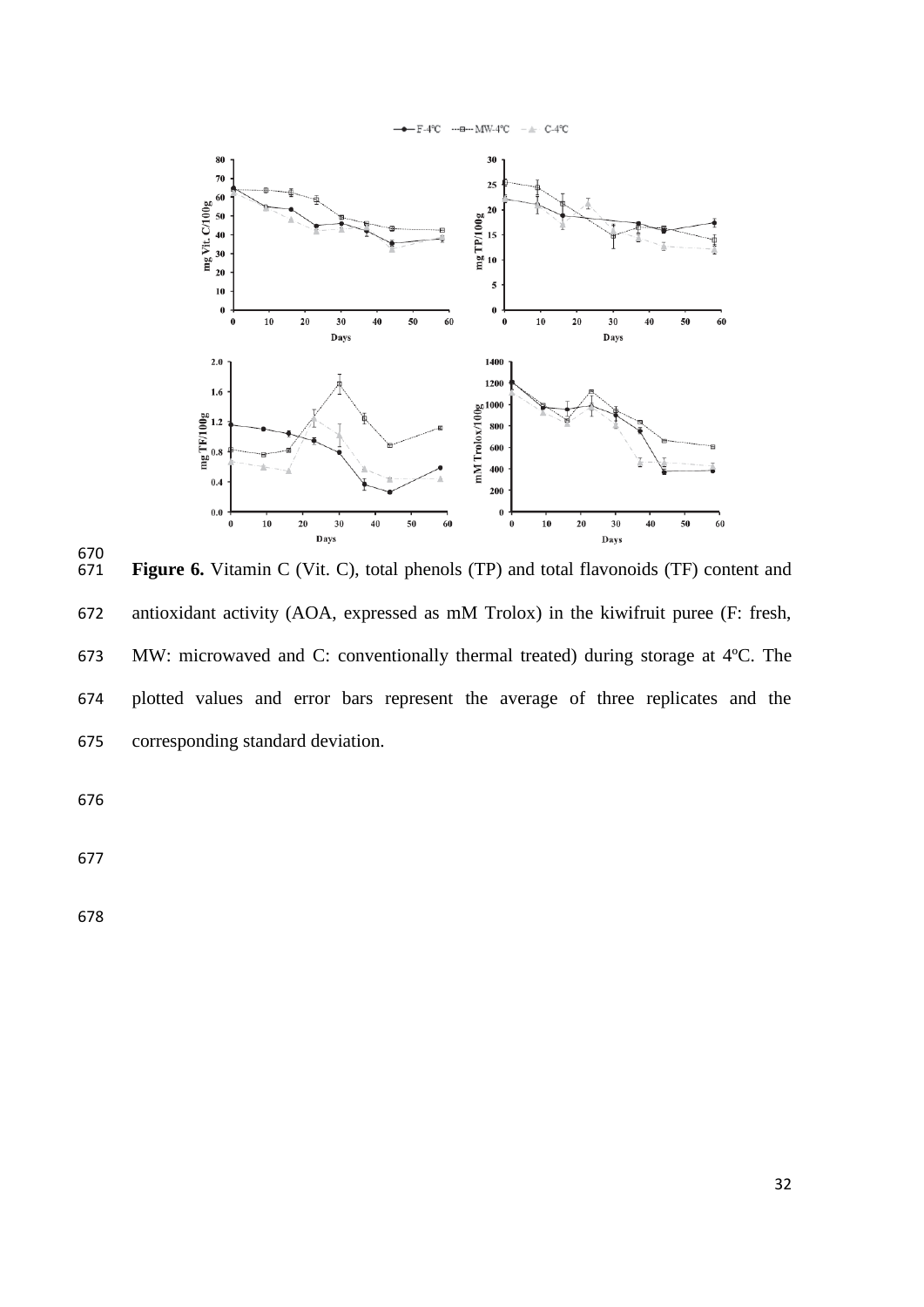| 679 | <b>Table 1.</b> Mean values (and standard deviation) of vitamin C (Vit. C, mg/100g), total                |
|-----|-----------------------------------------------------------------------------------------------------------|
| 680 | phenols (TP, mg $GAE/100g$ ) and total flavonoids (TF, mg $RE/100g$ ) content and                         |
| 681 | antioxidant activity (AOA, mM Trolox/100g), pH, colour coordinates $(L^*, a^*$ and $b^*)$                 |
| 682 | and colour difference due to processing ( $\Delta E_{TE}$ ) and storage ( $\Delta E_{SE}$ ) of microwaved |
| 683 | (MW) and conventionally heated (C) kiwifruit puree, at the beginning and end of their                     |
| 684 | shelf-life $(4^{\circ}C)$ .                                                                               |

|                       | <b>Beginning of shelf-life</b> |                | End of shelf-life        |                         |  |  |  |
|-----------------------|--------------------------------|----------------|--------------------------|-------------------------|--|--|--|
|                       | $0$ days                       |                | 123 days at $4^{\circ}C$ | 81 days at $4^{\circ}C$ |  |  |  |
|                       | <b>MW</b>                      | $\mathbf C$    | <b>MW</b>                | $\mathbf C$             |  |  |  |
| Vit. C                | 64.2(0.7)a                     | 62.3(0.7)a     | 37.2(0.6)b               | 25.4(1.5)c              |  |  |  |
| <b>TP</b>             | 25.50(0.07)a                   | 22.2(0.3)b     | 13.92(0.08)c             | 9.3(0.3)d               |  |  |  |
| TF                    | 0.825(0.004)a                  | 0.67(0.02)b    | 0.437(0.013)c            | 0.505(0.010)d           |  |  |  |
| <b>AOA</b>            | 1211(37)a                      | 1117(27)b      | 478 (35)c                | 463 (41)c               |  |  |  |
| pH                    | 3.85(0.14)a                    | 3.75(0.13)a    | 3.35(0.02)b              | 3.15(0.02)a             |  |  |  |
| $L^*$                 | 43.90 (0.02)a                  | 44.81(0.03)b   | 39.76 (0.02)c            | 43.67 $(0.03)d$         |  |  |  |
| $a^*$                 | $-1.11(0.02)a$                 | $-1.71(0.02)b$ | 1.183(0.012)c            | 0.19(0.03)d             |  |  |  |
| $b^*$                 | 26.81 (0.03)a                  | 22.63(0.02)b   | 24.083 (0.012)c          | 27.06(0.05)d            |  |  |  |
| $(*)\Delta E_{TE}$    | 7.06(0.02)a                    | 7.54(0.02)b    |                          |                         |  |  |  |
| $^{(*)}\Delta E_{SE}$ |                                |                | 6.54(0.02)a              | 7.80(0.02)b             |  |  |  |

 Three replicate samples were used to calculate each mean value and the corresponding standard deviation. Different letters in rows, indicate statistical significant differences (p<0.05) according to Bonfferoni test when the effect of time was evaluated. 688

 $^{(*)}\Delta E_{TE} = \sqrt{(a_F^* - a_{T_0}^*)^2 + (b_F^* - b_{T_0}^*)^2 + (L_F^* - L_{T_0}^*)^2}$  $\Delta E_{SE} = \sqrt{(a_{T_0}^* - a_{T_{S\!^*}^*)^2 + (b_{T_0}^* - b_{T_{S\!^*}^*)^2 + (L_{T_0}^* - L_{T_{S\!^*}^*)^2}$ 689 690 Where: the  $L^*$  value is a measure of lightness (from 0 to 100);  $a^*$  is a measure of 691 chromaticity on a green (−) to red (+) axis and b\* of chromaticity on a blue (−) to 692 yellow (+) axis colour coordinate. Subscripts refer to fresh puree (F), newly treated 693 puree  $(T_0)$  and treated puree after i days of storage  $(Ts_i)$ . 694